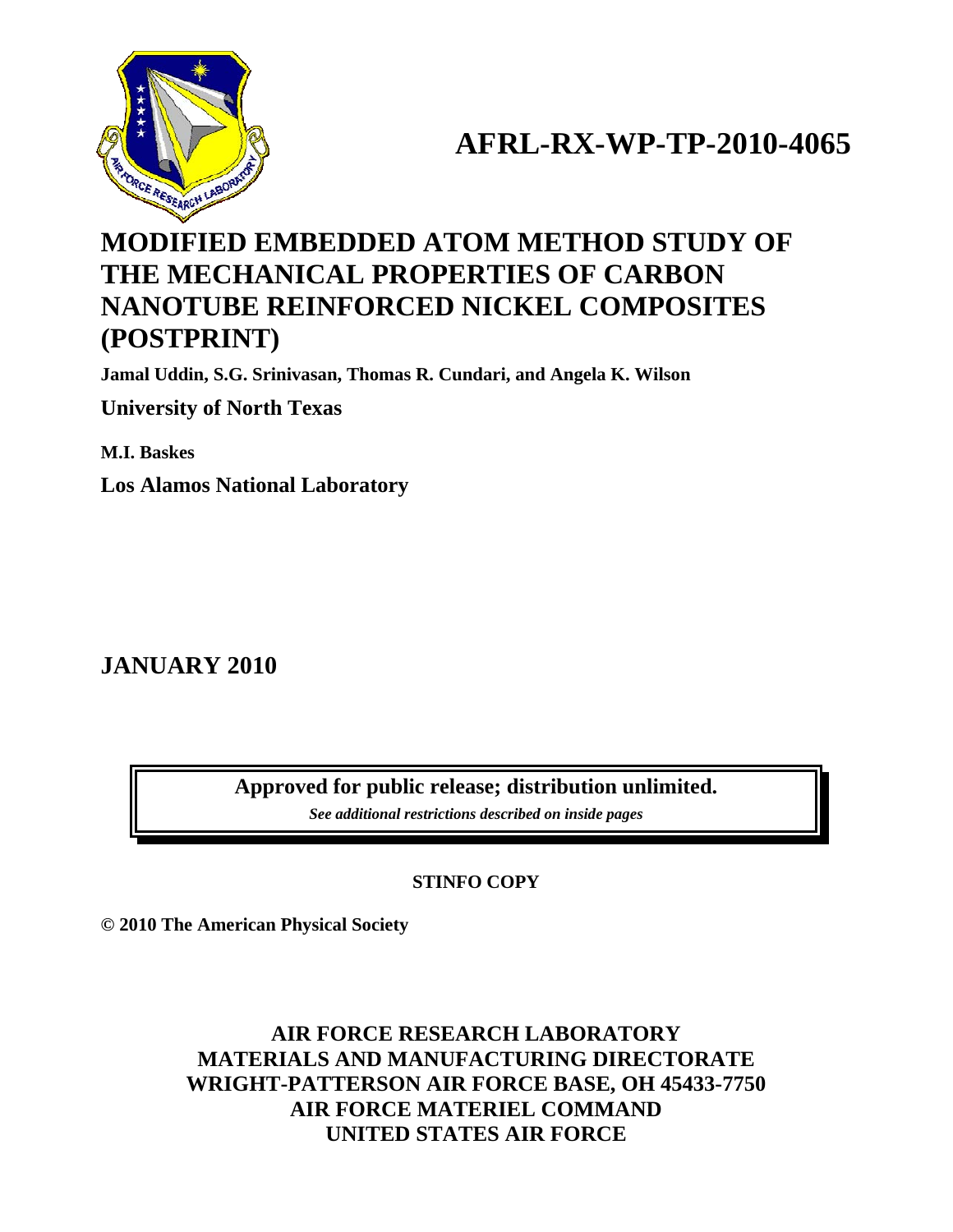| <b>REPORT DOCUMENTATION PAGE</b>                                                                                                                                                                                                                                                                                                                                                                                                                                                                                                                                           | Form Approved<br>OMB No. 0704-0188          |                                                                                      |                |  |     |                                                                                                                                                                                                                                                                                                                                                                                                                                                                                                                                                                                                                                                                                                                                                                                                                                                     |  |  |  |
|----------------------------------------------------------------------------------------------------------------------------------------------------------------------------------------------------------------------------------------------------------------------------------------------------------------------------------------------------------------------------------------------------------------------------------------------------------------------------------------------------------------------------------------------------------------------------|---------------------------------------------|--------------------------------------------------------------------------------------|----------------|--|-----|-----------------------------------------------------------------------------------------------------------------------------------------------------------------------------------------------------------------------------------------------------------------------------------------------------------------------------------------------------------------------------------------------------------------------------------------------------------------------------------------------------------------------------------------------------------------------------------------------------------------------------------------------------------------------------------------------------------------------------------------------------------------------------------------------------------------------------------------------------|--|--|--|
| does not display a currently valid OMB control number. PLEASE DO NOT RETURN YOUR FORM TO THE ABOVE ADDRESS.                                                                                                                                                                                                                                                                                                                                                                                                                                                                |                                             |                                                                                      |                |  |     | The public reporting burden for this collection of information is estimated to average 1 hour per response, including the time for reviewing instructions, searching existing data sources, gathering and<br>maintaining the data needed, and completing and reviewing the collection of information. Send comments regarding this burden estimate or any other aspect of this collection of information, including<br>suggestions for reducing this burden, to Department of Defense, Washington Headquarters Services, Directorate for Information Operations and Reports (0704-0188), 1215 Jefferson Davis Highway, Suite<br>1204, Arlington, VA 22202-4302. Respondents should be aware that notwithstanding any other provision of law, no person shall be subject to any penalty for failing to comply with a collection of information if it |  |  |  |
| 1. REPORT DATE (DD-MM-YY)                                                                                                                                                                                                                                                                                                                                                                                                                                                                                                                                                  |                                             | 2. REPORT TYPE                                                                       |                |  |     | 3. DATES COVERED (From - To)                                                                                                                                                                                                                                                                                                                                                                                                                                                                                                                                                                                                                                                                                                                                                                                                                        |  |  |  |
| January 2010                                                                                                                                                                                                                                                                                                                                                                                                                                                                                                                                                               |                                             | Journal Article Postprint                                                            |                |  |     | 01 January 2010 - 01 January 2010                                                                                                                                                                                                                                                                                                                                                                                                                                                                                                                                                                                                                                                                                                                                                                                                                   |  |  |  |
| <b>4. TITLE AND SUBTITLE</b><br>MODIFIED EMBEDDED ATOM METHOD STUDY OF THE MECHANICAL                                                                                                                                                                                                                                                                                                                                                                                                                                                                                      |                                             |                                                                                      |                |  |     | 5a. CONTRACT NUMBER<br>FA8650-08-C-5226                                                                                                                                                                                                                                                                                                                                                                                                                                                                                                                                                                                                                                                                                                                                                                                                             |  |  |  |
| PROPERTIES OF CARBON NANOTUBE REINFORCED NICKEL COMPOSITES                                                                                                                                                                                                                                                                                                                                                                                                                                                                                                                 |                                             |                                                                                      |                |  |     | <b>5b. GRANT NUMBER</b>                                                                                                                                                                                                                                                                                                                                                                                                                                                                                                                                                                                                                                                                                                                                                                                                                             |  |  |  |
| (POSTPRINT)                                                                                                                                                                                                                                                                                                                                                                                                                                                                                                                                                                | <b>5c. PROGRAM ELEMENT NUMBER</b><br>62102F |                                                                                      |                |  |     |                                                                                                                                                                                                                                                                                                                                                                                                                                                                                                                                                                                                                                                                                                                                                                                                                                                     |  |  |  |
| 6. AUTHOR(S)                                                                                                                                                                                                                                                                                                                                                                                                                                                                                                                                                               | <b>5d. PROJECT NUMBER</b>                   |                                                                                      |                |  |     |                                                                                                                                                                                                                                                                                                                                                                                                                                                                                                                                                                                                                                                                                                                                                                                                                                                     |  |  |  |
| Jamal Uddin, S.G. Srinivasan, Thomas R. Cundari, and Angela K. Wilson (University                                                                                                                                                                                                                                                                                                                                                                                                                                                                                          | 4349                                        |                                                                                      |                |  |     |                                                                                                                                                                                                                                                                                                                                                                                                                                                                                                                                                                                                                                                                                                                                                                                                                                                     |  |  |  |
| of North Texas)                                                                                                                                                                                                                                                                                                                                                                                                                                                                                                                                                            |                                             |                                                                                      |                |  |     | <b>5e. TASK NUMBER</b>                                                                                                                                                                                                                                                                                                                                                                                                                                                                                                                                                                                                                                                                                                                                                                                                                              |  |  |  |
| M.I. Baskes (Los Alamos National Laboratory)                                                                                                                                                                                                                                                                                                                                                                                                                                                                                                                               |                                             |                                                                                      |                |  |     | 20                                                                                                                                                                                                                                                                                                                                                                                                                                                                                                                                                                                                                                                                                                                                                                                                                                                  |  |  |  |
|                                                                                                                                                                                                                                                                                                                                                                                                                                                                                                                                                                            |                                             |                                                                                      |                |  |     | <b>5f. WORK UNIT NUMBER</b>                                                                                                                                                                                                                                                                                                                                                                                                                                                                                                                                                                                                                                                                                                                                                                                                                         |  |  |  |
|                                                                                                                                                                                                                                                                                                                                                                                                                                                                                                                                                                            |                                             |                                                                                      |                |  |     | LM114100                                                                                                                                                                                                                                                                                                                                                                                                                                                                                                                                                                                                                                                                                                                                                                                                                                            |  |  |  |
| 7. PERFORMING ORGANIZATION NAME(S) AND ADDRESS(ES)                                                                                                                                                                                                                                                                                                                                                                                                                                                                                                                         |                                             |                                                                                      |                |  |     | 8. PERFORMING ORGANIZATION<br><b>REPORT NUMBER</b>                                                                                                                                                                                                                                                                                                                                                                                                                                                                                                                                                                                                                                                                                                                                                                                                  |  |  |  |
| University of North Texas<br>Denton, TX 76203                                                                                                                                                                                                                                                                                                                                                                                                                                                                                                                              |                                             | Los Alamos National Laboratory<br>Materials Science and Technology Division, MS G755 |                |  |     |                                                                                                                                                                                                                                                                                                                                                                                                                                                                                                                                                                                                                                                                                                                                                                                                                                                     |  |  |  |
|                                                                                                                                                                                                                                                                                                                                                                                                                                                                                                                                                                            |                                             | Los Alamos, NM 87545                                                                 |                |  |     |                                                                                                                                                                                                                                                                                                                                                                                                                                                                                                                                                                                                                                                                                                                                                                                                                                                     |  |  |  |
|                                                                                                                                                                                                                                                                                                                                                                                                                                                                                                                                                                            |                                             |                                                                                      |                |  |     |                                                                                                                                                                                                                                                                                                                                                                                                                                                                                                                                                                                                                                                                                                                                                                                                                                                     |  |  |  |
| 9. SPONSORING/MONITORING AGENCY NAME(S) AND ADDRESS(ES)                                                                                                                                                                                                                                                                                                                                                                                                                                                                                                                    |                                             |                                                                                      |                |  |     | <b>10. SPONSORING/MONITORING</b><br><b>AGENCY ACRONYM(S)</b>                                                                                                                                                                                                                                                                                                                                                                                                                                                                                                                                                                                                                                                                                                                                                                                        |  |  |  |
| Air Force Research Laboratory<br>Materials and Manufacturing Directorate                                                                                                                                                                                                                                                                                                                                                                                                                                                                                                   |                                             |                                                                                      |                |  |     | AFRL/RXLMD                                                                                                                                                                                                                                                                                                                                                                                                                                                                                                                                                                                                                                                                                                                                                                                                                                          |  |  |  |
| Wright-Patterson Air Force Base, OH 45433-7750                                                                                                                                                                                                                                                                                                                                                                                                                                                                                                                             |                                             |                                                                                      |                |  |     |                                                                                                                                                                                                                                                                                                                                                                                                                                                                                                                                                                                                                                                                                                                                                                                                                                                     |  |  |  |
| Air Force Materiel Command                                                                                                                                                                                                                                                                                                                                                                                                                                                                                                                                                 |                                             |                                                                                      |                |  |     | 11. SPONSORING/MONITORING<br><b>AGENCY REPORT NUMBER(S)</b>                                                                                                                                                                                                                                                                                                                                                                                                                                                                                                                                                                                                                                                                                                                                                                                         |  |  |  |
| <b>United States Air Force</b>                                                                                                                                                                                                                                                                                                                                                                                                                                                                                                                                             |                                             |                                                                                      |                |  |     | AFRL-RX-WP-TP-2010-4065                                                                                                                                                                                                                                                                                                                                                                                                                                                                                                                                                                                                                                                                                                                                                                                                                             |  |  |  |
| <b>12. DISTRIBUTION/AVAILABILITY STATEMENT</b><br>Approved for public release; distribution unlimited.                                                                                                                                                                                                                                                                                                                                                                                                                                                                     |                                             |                                                                                      |                |  |     |                                                                                                                                                                                                                                                                                                                                                                                                                                                                                                                                                                                                                                                                                                                                                                                                                                                     |  |  |  |
|                                                                                                                                                                                                                                                                                                                                                                                                                                                                                                                                                                            |                                             |                                                                                      |                |  |     |                                                                                                                                                                                                                                                                                                                                                                                                                                                                                                                                                                                                                                                                                                                                                                                                                                                     |  |  |  |
| <b>13. SUPPLEMENTARY NOTES</b><br>Journal article published in <i>Physical Review B</i> , Vol. 81 (2010). PAO Case Number: 88ABW-2009-3900; Clearance<br>Date: 09 Sep 2009. © 2010 The American Physical Society. This work was funded in whole or in part by Department of<br>the Air Force Contract FA8650-08-C-5226. The U.S. Government has for itself and others acting on its behalf a paid-up,<br>nonexclusive, irrevocable worldwide license to use, modify, reproduce, release, perform, display, or disclose the work by<br>or on behalf of the U.S. Government. |                                             |                                                                                      |                |  |     |                                                                                                                                                                                                                                                                                                                                                                                                                                                                                                                                                                                                                                                                                                                                                                                                                                                     |  |  |  |
| 14. ABSTRACT                                                                                                                                                                                                                                                                                                                                                                                                                                                                                                                                                               |                                             |                                                                                      |                |  |     |                                                                                                                                                                                                                                                                                                                                                                                                                                                                                                                                                                                                                                                                                                                                                                                                                                                     |  |  |  |
| We report a computational study of the mechanical behavior of nanocomposite materials that are formed by                                                                                                                                                                                                                                                                                                                                                                                                                                                                   |                                             |                                                                                      |                |  |     | incorporating aligned carbon nanotubes (CNTs) into a bulk nickel matrix. Mechanical properties of these novel materials<br>are predicted and strain-stress relationships are investigated by atomistic calculations with interactions derived from the                                                                                                                                                                                                                                                                                                                                                                                                                                                                                                                                                                                              |  |  |  |
|                                                                                                                                                                                                                                                                                                                                                                                                                                                                                                                                                                            |                                             |                                                                                      |                |  |     | modified embedded-atom method (MEAM). The Ni/CNT composites are simulated using three single-walled nanotubes<br>(SWCNTs) with varying diameters and a multi-walled (MWCNT) nanotube. Simulations predict that all Ni/CNT                                                                                                                                                                                                                                                                                                                                                                                                                                                                                                                                                                                                                           |  |  |  |
|                                                                                                                                                                                                                                                                                                                                                                                                                                                                                                                                                                            |                                             |                                                                                      |                |  |     | composites are mechanically stable. Within the small elastic deformation regime, the Ni/CNTs show a very high                                                                                                                                                                                                                                                                                                                                                                                                                                                                                                                                                                                                                                                                                                                                       |  |  |  |
|                                                                                                                                                                                                                                                                                                                                                                                                                                                                                                                                                                            |                                             |                                                                                      |                |  |     | Young's modulus compared to FCC nickel. In the longitudinal direction, the direction in which the CNTs are aligned,                                                                                                                                                                                                                                                                                                                                                                                                                                                                                                                                                                                                                                                                                                                                 |  |  |  |
|                                                                                                                                                                                                                                                                                                                                                                                                                                                                                                                                                                            |                                             |                                                                                      |                |  |     | the single-crystal Ni/CNTs show a Young's modulus ranging from 0.3 TPa for Ni/SWCNT(5,0) to 0.5 TPa for<br>Ni/SWNCT(15,0). Ni/MWCNT shows the highest value of 0.6 TPa for Young's modulus. These values are slightly                                                                                                                                                                                                                                                                                                                                                                                                                                                                                                                                                                                                                               |  |  |  |
| lower than the corresponding pristine nanotubes.                                                                                                                                                                                                                                                                                                                                                                                                                                                                                                                           |                                             |                                                                                      |                |  |     |                                                                                                                                                                                                                                                                                                                                                                                                                                                                                                                                                                                                                                                                                                                                                                                                                                                     |  |  |  |
| <b>15. SUBJECT TERMS</b><br>carbon nanotubes (CNTs), modified embedded-atom method (MEAN), single-walled nanotubes (SWCNTs)                                                                                                                                                                                                                                                                                                                                                                                                                                                |                                             |                                                                                      |                |  |     |                                                                                                                                                                                                                                                                                                                                                                                                                                                                                                                                                                                                                                                                                                                                                                                                                                                     |  |  |  |
| 16. SECURITY CLASSIFICATION OF:                                                                                                                                                                                                                                                                                                                                                                                                                                                                                                                                            |                                             | <b>17. LIMITATION</b>                                                                | 18. NUMBER     |  |     | 19a. NAME OF RESPONSIBLE PERSON (Monitor)                                                                                                                                                                                                                                                                                                                                                                                                                                                                                                                                                                                                                                                                                                                                                                                                           |  |  |  |
| <b>b. ABSTRACT</b><br>a. REPORT                                                                                                                                                                                                                                                                                                                                                                                                                                                                                                                                            | c. THIS PAGE                                | OF ABSTRACT:<br>SAR                                                                  | OF PAGES<br>18 |  |     | Christopher F. Woodward                                                                                                                                                                                                                                                                                                                                                                                                                                                                                                                                                                                                                                                                                                                                                                                                                             |  |  |  |
| Unclassified<br>Unclassified                                                                                                                                                                                                                                                                                                                                                                                                                                                                                                                                               | Unclassified                                |                                                                                      |                |  | N/A | 19b. TELEPHONE NUMBER (Include Area Code)                                                                                                                                                                                                                                                                                                                                                                                                                                                                                                                                                                                                                                                                                                                                                                                                           |  |  |  |

**Standard Form 298 (Rev. 8-98)**  Prescribed by ANSI Std. Z39-18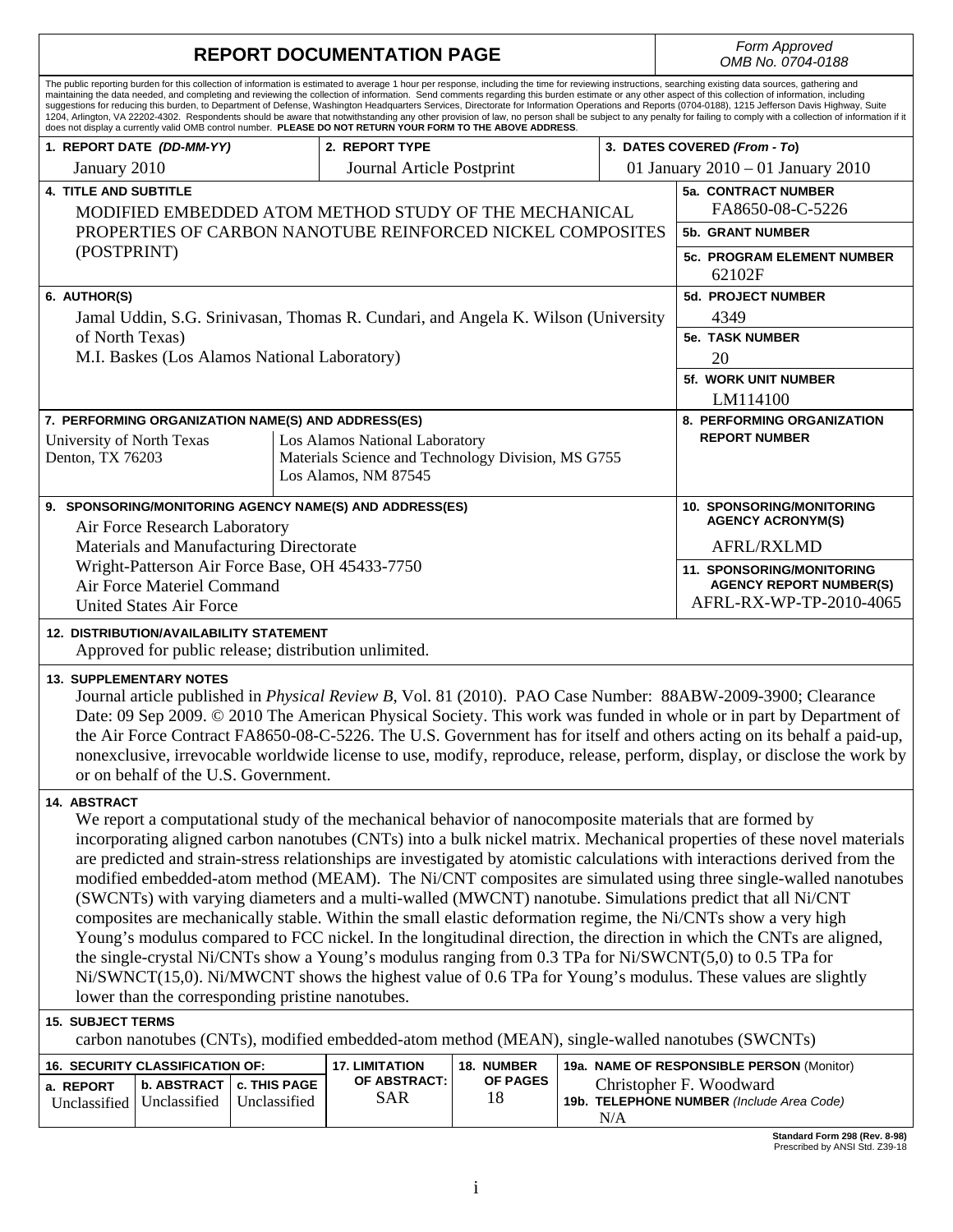## **Modified embedded atom method study of the mechanical properties of carbon nanotube reinforced nickel composites**

Jamal Uddin,  $1.2$ [,\\*](#page-12-0) M. I. Baskes,<sup>3</sup> S. G. Srinivasan,  $2.4$  Thomas R. Cundari,  $1.2$  and Angela K. Wilson<sup>1,2</sup> 1 *Department of Chemistry, University of North Texas, 1155 Union Circle #305070, Denton, Texas 76203, USA*

2 *Center for Advanced Scientific Computing & Modeling, University of North Texas, Denton, Texas 76203, USA*

3 *Materials Science and Technology Division, Los Alamos National Laboratory, MS G755, Los Alamos, New Mexico 87545, USA*

<sup>4</sup>*Department of Materials Science & Engineering, University of North Texas, Denton, Texas 76203, USA*

(Received 12 October 2009; published 11 March 2010)

We report an atomistic simulation study of the behavior of nanocomposite materials that are formed by incorporating single-walled carbon nanotubes (SWCNTs), with three different diameters, and a multiwalled carbon nanotube (MWCNT) into a single-crystal nickel matrix. The interactions between carbon and nickel atoms are described by a modified embedded atom method potential. Mechanical properties of these nanocomposite materials are predicted by atomistic calculations and compared with that of fcc nickel and pristine CNTs. Our simulations predict that all Ni/CNT composites studied in this work are mechanically stable. Their elastic properties depend on the volume fraction and diameter of embedded CNTs. The single-crystal Young's modulus  $(E_{11})$  of Ni/SWCNT composites exhibit a large increase in the direction of CNTs alignment compared to that of a single-crystal nickel. However, a moderate but gradual decrease is seen for  $E_{22}$  and  $E_{33}$  in the transverse directions with increase in CNT diameters. As a consequence, Ni/SWCNTs show a gradual decrease for the polycrystalline Young's, bulk and shear moduli with the increasing CNT diameters and volume fractions. These reductions, although moderate, suggest that enhancement of mechanical properties for polycrystalline Ni/SWCNT nanocomposites are not achievable at any CNT volume fraction. The Ni/MWCNT composite with high CNT volume fraction shows the highest increase in  $E_{11}$ . Unlike the  $E_{22}$  and  $E_{33}$  for Ni/ SWCNTs, there is a significant increase in the  $E_{22}$  and the  $E_{33}$  for Ni/MWCNT. As a result, polycrystalline Ni/MWCNT composites show slight increase in the elastic properties. This suggests that nickel nanocomposites with enhanced mechanical properties can be fabricated using large volume fractions of larger diameter MWCNTs. Depending on type, alignment and volume fraction, Ni/CNT composites show varying degrees of elastic anisotropy and Poisson's ratio compared to pure Ni. Simulation predicts strong adhesion at the Ni/CNT interface and a significant interfacial stress transfer between CNT and Ni matrix.

DOI: [10.1103/PhysRevB.81.104103](http://dx.doi.org/10.1103/PhysRevB.81.104103)

PACS number(s): 62.23.Pq, 81.40.Jj, 68.35.Gy, 62.20.de

## **I. INTRODUCTION**

Carbon nanotubes (CNTs) are among the stiffest and strongest materials.<sup>[1](#page-12-1)</sup> Their extremely small size, high aspect ratios, and extraordinary structural and chemical stability make CNTs a leading candidate for reinforcement fillers in nanocomposite materials.<sup>2-[6](#page-12-3)</sup> As a result, there has been an increasing scientific and technological interest in developing nanocomposites by dispersing CNTs into a metal matrix or by laser depositing metal matrix around the CNTs. Such composites combine low density with high strength and stiffness, and enhanced electrical and thermal properties. These are particularly attractive for aerospace and other transporta-tion applications<sup>2–[4](#page-12-4)</sup> where there is a renewed emphasis on increasing fuel efficiency by "light weighting" the transporters.

CNT-metallic composites offer distinct advantages over polymeric composites for high-strength applications.<sup>5[,6](#page-12-3)</sup> Kuzumaki *et al.* were the first to study a aluminum/CNT composite.[7](#page-12-6) Preparation and application of magnesium/CNT composites was also reported. $8,9$  $8,9$  The mechanical strength of nickel/CNTs nanocomposites was studied recently by Sun *et al.*[10](#page-12-9) Some progress has also been made in the application of atomistic simulations to predict the elastic and the mechanical properties of such composite materials. For example, molecular-dynamics (MD) simulations have been successfully applied to predict the elastic properties of polyethylene/ CNT composites<sup>11</sup> and other polymeric CNT composites.<sup>12</sup> However, despite their potential superiority in mechanical properties, the development of CNT-metal matrix composites remains in its infancy. Development of metal matrix composites will be promoted from atomistic insights on the response of their mechanical properties to chemical and material modifications.

Nickel is the primary ingredient of numerous aerospace superalloys,  $13,14$  $13,14$  and therefore, is an attractive target for fabrication of ultrastrength materials with CNTs. This research investigates the mechanical properties of pristine CNTs, a fcc nickel matrix, and Ni/CNT composites at different CNT volume concentrations using quasistatic atomistic simulations. Elastic properties of solids are important because they relate to various fundamental solid-state properties. They determine the response of the crystal to external forces, as characterized by elastic constants, bulk modulus, shear modulus, Young's modulus, and Poisson's ratio. Therefore, elastic properties play an important part in determining the strength of the materials. We have calculated these properties and the elastic anisotropy of Ni/CNT nanocomposite materials. Interatomic interactions are described using a modified embedded atom method (MEAM) initially developed by Daw and Baskes<sup>15[,16](#page-12-15)</sup> and later modified by Baskes.<sup>17</sup>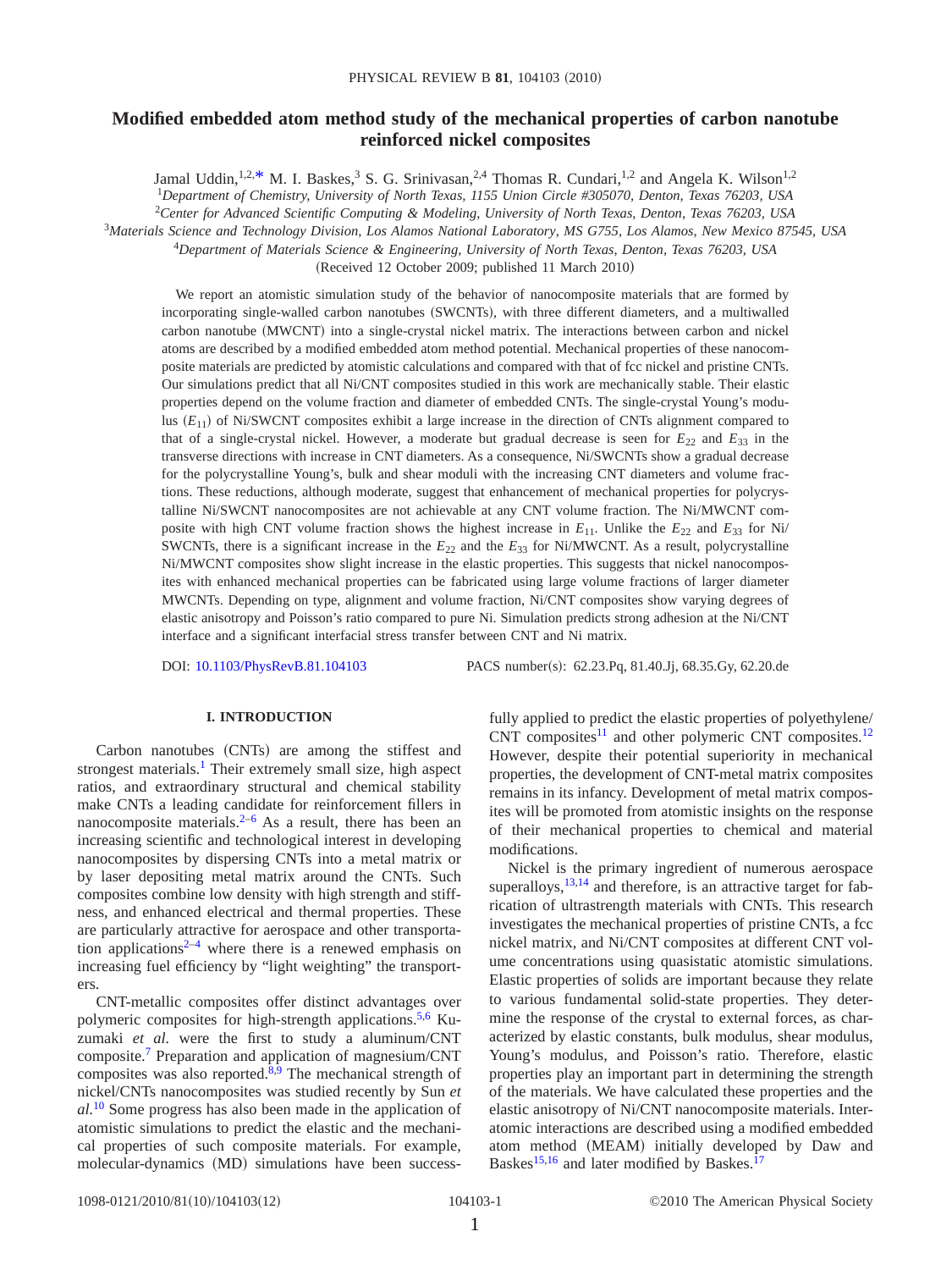<span id="page-3-0"></span>TABLE I. Parameters for the MEAM potentials of Ni, C, and Ni-C. The parameters are the cohesive energy  $E_c$  (eV), the equilibrium nearest-neighbor distance  $r_e$  ( $\AA$ ), the exponential decay factor for the universal energy function  $\alpha$ , the scaling factor for the embedding energy A, the four exponential decay factors for the atomic densities  $\beta^{(i)}$ , the four weighting factors for the atomic densities  $t^{(i)}$ , and the density scaling factor  $\rho^0$ . Angular screening parameters for the MEAM potentials for binary systems.

|               |      | <b>MEAM</b> potentials |        | Angular screening parameters |                  |            |  |  |  |
|---------------|------|------------------------|--------|------------------------------|------------------|------------|--|--|--|
|               | Ni   | $\mathcal{C}$          | $Ni-C$ |                              | $C_{\text{max}}$ | $C_{\min}$ |  |  |  |
| $E_c$         | 4.45 | 7.37                   | 4.82   | Ni-Ni-Ni                     | 2.8              | 0.8        |  |  |  |
| $r_e$         | 2.49 | 1.54                   | 2.01   | Ni-C-Ni                      | 2.8              | 2.0        |  |  |  |
| $\alpha$      | 4.99 | 4.38                   | 4.82   | $C-Ni-C$                     | 2.8              | 2.0        |  |  |  |
| A             | 1.10 | 1.49                   |        | Ni-Ni-C                      | 2.8              | 2.0        |  |  |  |
| $\beta^{(0)}$ | 2.45 | 4.26                   |        | $Ni-C-C$                     | 2.8              | 2.0        |  |  |  |
| $\beta^{(1)}$ | 1.50 | 5.00                   |        | $C-C-C$                      | 2.8              | 2.0        |  |  |  |
| $\beta^{(2)}$ | 6.00 | 3.20                   |        |                              |                  |            |  |  |  |
| $\beta^{(3)}$ | 1.50 | 3.98                   |        |                              |                  |            |  |  |  |
| $t^{(0)}$     | 1.00 | 1.00                   |        |                              |                  |            |  |  |  |
| $t^{(1)}$     | 5.79 | 7.50                   |        |                              |                  |            |  |  |  |
| $t^{(2)}$     | 1.60 | 1.04                   |        |                              |                  |            |  |  |  |
| $t^{(3)}$     | 3.70 | $-1.01$                |        |                              |                  |            |  |  |  |
| $\rho^0$      | 1.00 | 1.00                   |        |                              |                  |            |  |  |  |

### **II. COMPUTATIONAL DETAILS**

#### **A. Theoretical formalism**

In MEAM, the total energy of a system is given in the following form:

$$
E = \sum_{i} \left[ F_i(\overline{\rho}_i) + \frac{1}{2} \sum_{j(\neq i)} S_{ij} \varphi_{ij}(R_{ij}) \right],
$$

where  $F_i$  is the embedding function for an atom *i* embedded in a background electron density  $\bar{\rho}_i$ ,  $S_{ij}$  is the screening function, and  $\varphi_{ij}(R_{ij})$  is the pair interaction between atoms *i* and *j* separated by a distance  $R_{ij}$ . For the calculations of energy, the functional forms of  $F_i$  and  $\varphi_{ij}$  should be given. The background electron density at each atomic site is computed by combining several partial electron-density terms for various angular contributions with weight factors  $t^{(h)}(h=0-3)$  (directionality of bonding). Each partial electron density is a function of atomic configuration and atomic electron density. The atomic electron densities  $\rho^{a(h)}(h=0-3)$  are given as

$$
\rho^{a(h)}(R) = \rho_0 \exp[-\beta^{(h)}(R/r_e - 1)],
$$

where  $\rho_0$ , the atomic electron-density scaling factor, and  $\beta^{(h)}$ , the decay lengths, are adjustable parameters, and  $r_e$  is the nearest-neighbor (NN) distance in the equilibrium reference structure. A specific form is given to the embedding function  $F_i$  but not to the pair interaction  $\varphi_{ij}$ . Instead, a reference structure where individual atoms occupy perfect-crystal atom sites is defined and the potential energy per atom of the reference structure is estimated from the zero-temperature universal equation of state by Rose *et al.*[18](#page-12-17) The value of the pair interaction is evaluated from the known values of the potential energy per atom and the embedding energy, which is a function of the nearest-neighbor distance.

In the original MEAM, $17$  only the first nearest-neighbor interactions were considered. The second (2NN) and more distant neighbor interactions were neglected by using strong many-body screening function. The second-nearest-neighbor interactions have been included in the modified formalism by adjusting screening parameters  $C_{\text{min}}$  to decrease the manybody screening effect. In addition, a radial cutoff function is also applied to reduce calculation time. The MEAM for an alloy system is based on the MEAM potentials for the com-ponent elements. The 2NN MEAM formalism<sup>[19](#page-12-18)</sup> gives 14 independent model parameters for pure elements: four  $(E_c, r_e, B, d)$  for the universal equation of state, seven  $(\beta^{(0)}, \beta^{(1)}, \beta^{(2)}, \beta^{(3)}, t^{(1)}, t^{(2)}, t^{(3)})$  for the electron density, one (A) for the embedding function, and two  $(C_{\text{min}}, C_{\text{max}})$  for the many-body screening. The details of the MEAM formalism have been published in the literature.<sup>17[,20](#page-12-19)[,21](#page-12-20)</sup>

#### **B. Simulation methods**

The MEAM potential parameters that describe the interatomic interactions for Ni, C, and Ni-C composites are listed in the Table [I.](#page-3-0) It treats nickel, carbon, and the Ni-C interactions, and allows the formation of chemical bonds with appropriate atomic hybridization. Similar MEAM potential parameters have been shown to model the catalytic growth of CNTs on nickel nanocatalysts well.<sup>[22](#page-12-21)</sup> We performed molecular static calculations at *T*= 0 K. Periodic boundary conditions were applied along all three directions of the supercells. The Ni matrices and Ni/CNT composites were relaxed to minimize their energies.

The Ni/CNT composites were simulated using three single-walled nanotubes (SWCNTs) with varying diameters and a multiwalled (MWCNT) nanotube. We chose CNTs with zigzag structures for this study. SWCNTs with  $(5,0)$ ,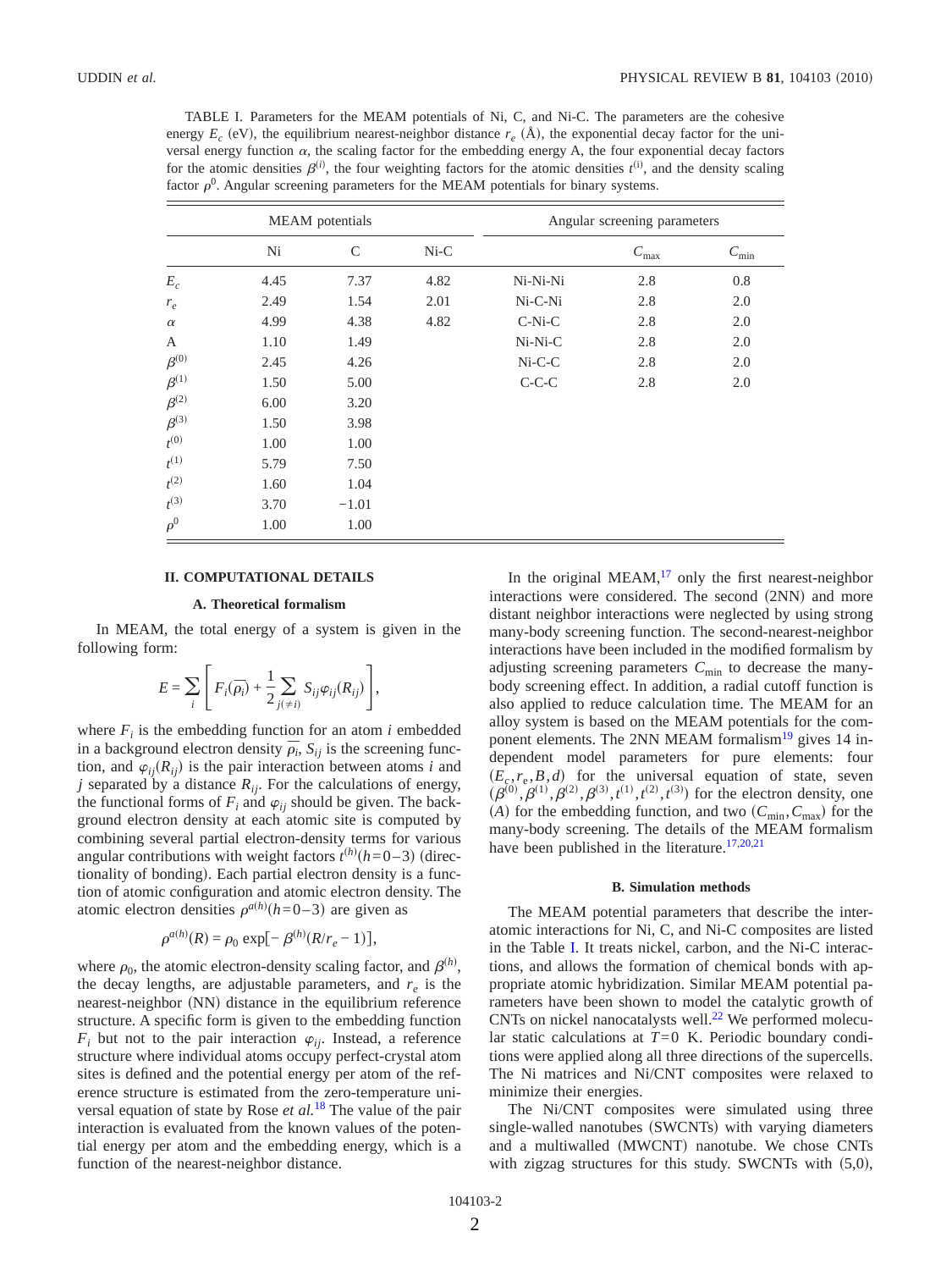<span id="page-4-0"></span>

FIG. 1. (Color online) Space filling unit cells of  $(n,0)$  CNTs. SWCNT and MWCNT refer to single-walled and multiwalled CNT. (a) SWCNT(5,0), (b) SWCNT(10,0), and (c) SWCNT(15,0). MWCNT in  $(d)$  is built by assembling SWCNT $(5,0)$ ,  $SWCNT(10,0)$ , and  $SWCNT(15,0)$  nanotubes coaxially. The approximate tubular height for the unit cell is 4.26 Å for all nanotubes.

 $(10,0)$ , and  $(15,0)$  chiral indices and tubular diameters of 3.97 Å, 7.86 Å, and 11.77 Å, respectively, were studied. These CNTs were embedded in a supercell containing 37 044 nickel atoms. The atomic structure and the crystallographic orientation of the SWCNTs and supercells are shown in Figs. [1](#page-4-0) and [2.](#page-4-1) This supercell has  $21 \times 21 \times 21$  unit cells and is approximately 7.4 nm  $\times$  7.4 nm  $\times$  7.4 nm in three perpendicular directions.

As the CNT volume fraction is an important variable in determining the composite mechanical properties, we used two different concentrations of each CNTs for Ni/CNT composites. The three supercells had a CNT volume fraction of 0.83%, 1.85%, and 3.37% when single CNTs were used. When four CNTs are embedded in each supercell, the CNT

<span id="page-4-1"></span>

volume fractions were increased to 3.33%, 7.40%, and 13.46% for (5,0), (10,0), and (15,0) SWCNTs, respectively. Since the Ni matrix does not penetrate the hollow inside of CNT, we treated the CNTs as solid beams for volume fractions calculations.

The MWCNTs were built by inserting SWCNTs into each other coaxially while maintaining their individual periodicity. For composites made with MWCNTs, the CNT volume fractions were similar to the volume fractions of  $SWCNT(15,0)$ . For example, Fig.  $2(d)$  $2(d)$  shows MWCNT that fits the periodicity of fcc Ni matrix. The wall thickness of SWCNTs were assumed to be 0.32 nm based on electron-density distribution calculations<sup>23</sup> and similar methods.<sup>24[,25](#page-12-24)</sup>

To simulate the Ni/CNTs nanocomposites with low CNT volume fractions, four different single-crystal Ni supercells containing a hollow cylindrical void at the center were built. For studying nanocomposites with high CNT volume fractions, four different single-crystal Ni supercells were built with four cylindrical voids approximately equidistant to each other. The cylindrical void runs from one face to the opposite face of the supercell with the cylinder axis aligned parallel to the supercell  $[001]$  direction  $(a \text{ axis})$ . The radii of these voids were chosen to fit  $SWCNT(5,0)$ ,  $SWCNT(10,0)$ , SWCNT(15,0), and the MWCNT, leaving an appropriate amount of space for Ni-C interatomic bonding. The nanocomposites were formed by embedding the CNTs into the voided Ni supercells. The resulting composites contain a homogeneous distribution of aligned CNTs. Two simulation cells with embedded CNTs are shown in Figs.  $2(b)$  $2(b)$  and  $2(c)$ .

Mechanical properties and stress-strain relationships were determined from the relaxed configurations. Elastic constants for Ni and Ni/CNTs were calculated from strain-energyapplied strain relationships by fitting the strain energy per volume to a parabola. Strains of 0.1% deformation around the fully minimized structures were chosen to maintain deformations within the linear elastic regime. For each deformation step (0.0002 step size), we minimized system energy by relaxing positions of all atoms. Nine-independent elastic constants  $(c_{11}, c_{22}, c_{33}, c_{12}, c_{23}, c_{31}, c_{44}, c_{55}, \text{ and } c_{66})$  and three independent constants  $(c_{11}, c_{12}, \text{ and } c_{44})$  of Ni/CNTs and pure fcc Ni were determined in this study. The directiondependent Young's modulus  $(E)$ , <sup>[26](#page-12-25)</sup> which measures the stiffness of a material, was calculated from the slope of the strain-stress curves for pristine CNTs. Young's modulus for CNTs with only longitudinal response were calculated with 0.0002 increments in the applied strain. For Ni matrix and Ni/CNT systems, *E* was calculated from the appropriate single-crystal elastic constants.

## **III. RESULTS AND DISCUSSION**

### **A. Pristine CNTs**

FIG. 2. (Color online) Atomistic structures and the crystallographic orientations of the supercells. (a) Fully minimized pure nickel (face-centered-cubic lattice), (b) nickel matrix with an embedded MWCNT, (c) nickel matrix with four embedded MWCNT, (d) full extent of a MWCNT embedded in the nickel supercell. Periodic boundary conditions are applied for pure nickel and Ni/ CNT matrix along the three dimensions.

Table [II](#page-5-0) shows that the Young's moduli of individual CNTs obtained in our work agree well with numerous pub-lished experimental<sup>28[,30](#page-12-27)[,31,](#page-12-28)[33](#page-12-29)</sup> and theoretical values.<sup>22[,24,](#page-12-23)[27](#page-12-30)[,43](#page-13-0)</sup> Most of the experimental measurements of *E* were carried out for MWCNTs. Also, Young's moduli of SWCNTs show a large variation from 0.78 to 3.6 TPa and that only a few experimental results are available.<sup>33,[35](#page-13-1)[,37](#page-13-2)[,44](#page-13-3)[,45](#page-13-4)</sup> Our calculated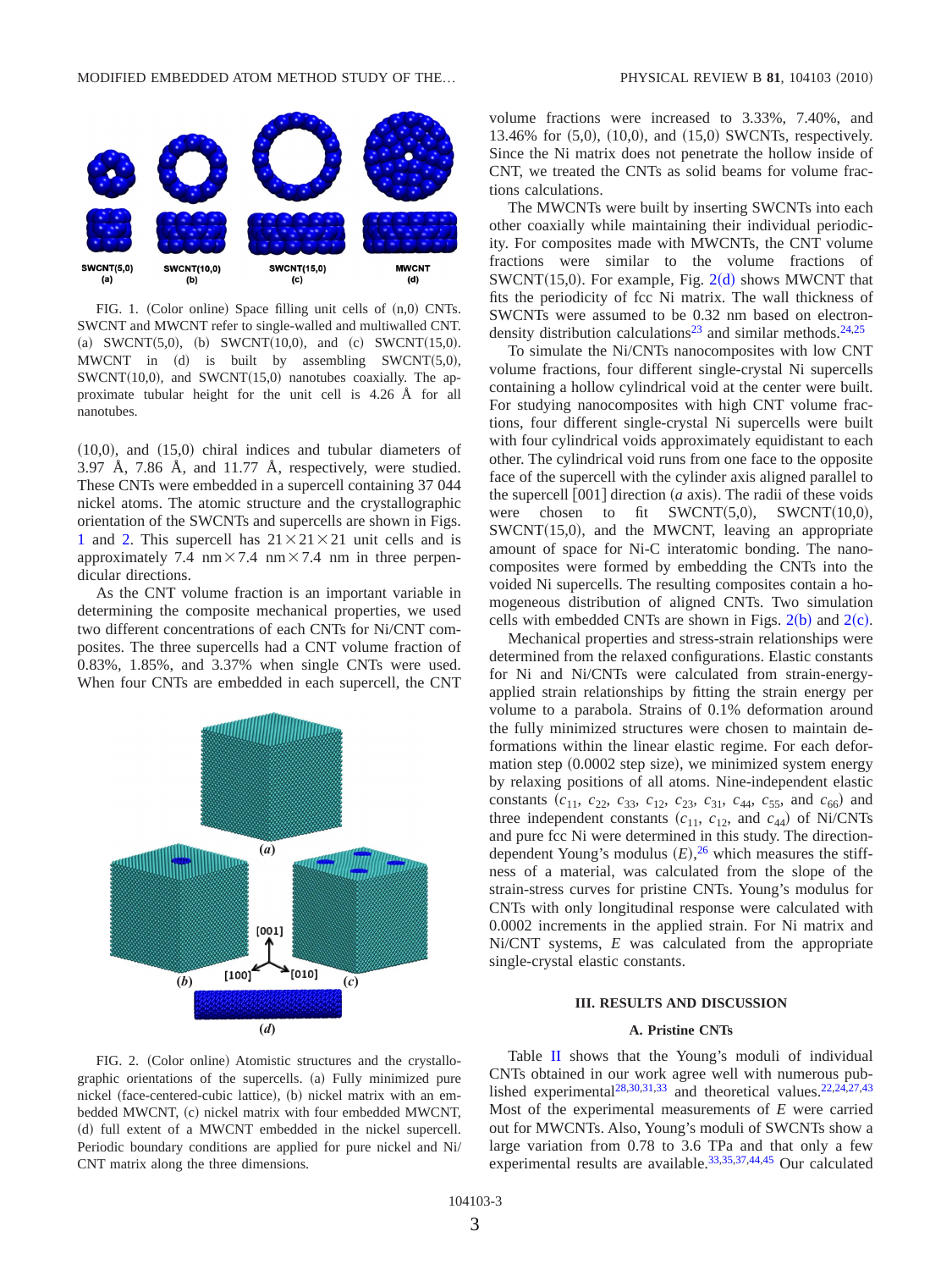| This work                     |                                      | Previous calculations                                |                                                      |  |  |  |  |
|-------------------------------|--------------------------------------|------------------------------------------------------|------------------------------------------------------|--|--|--|--|
|                               |                                      | 820 (Xiao <i>et al.</i> , MD) <sup>a</sup>           |                                                      |  |  |  |  |
|                               |                                      | 900 (Agrawal et al., MD) <sup>b</sup>                | 270–900 (Yu <i>et al.</i> ) <sup>c</sup>             |  |  |  |  |
|                               |                                      | 5500 (Yakobson, MD) <sup>d</sup>                     | 790 (Li <i>et al.</i> ) <sup>e</sup>                 |  |  |  |  |
| 552 $[SWCNT(5,0)]$            |                                      | 974 (Lu, MD) <sup>f</sup>                            | 900 (Demcyzek et al.) $\frac{8}{3}$                  |  |  |  |  |
| 832 [SWCNT(10,0)]             |                                      | 1325 (Cheng and Gao, $MD$ ) <sup>h</sup>             | $816 \pm 410$ (Salvetat <i>et al.</i> ) <sup>1</sup> |  |  |  |  |
| 892 [SWCNT(15,0)]             | 1238 (Jin and Yuan, Force-Field) $j$ | 1200 (Tombler <i>et al.</i> ) <sup>k</sup>           |                                                      |  |  |  |  |
| 740 (MWCNT)                   |                                      | 1220 (Hernández et al., TB-MD) <sup>1</sup>          | 1250 (Krishnan et al.) <sup>m</sup>                  |  |  |  |  |
|                               |                                      | 4700 (Tu, LDA) <sup>n</sup>                          |                                                      |  |  |  |  |
|                               |                                      | 764 (Zhou et al., LCAO-MO cluster) <sup>o</sup>      |                                                      |  |  |  |  |
|                               |                                      | 965, 972 (Ogata and Shibutani, TB, DFT) <sup>p</sup> |                                                      |  |  |  |  |
|                               |                                      | 1470 (Pullen, $GGA$ ) <sup>q</sup>                   |                                                      |  |  |  |  |
|                               |                                      | 1060 (Li and Chou, $MM$ ) <sup>r</sup>               |                                                      |  |  |  |  |
|                               |                                      | $899(5,0)$ , $916(10,0)$ , $923(15,0)$ (Meo and      |                                                      |  |  |  |  |
|                               |                                      | Rossi, MM-FEM) <sup>s</sup>                          |                                                      |  |  |  |  |
| <sup>a</sup> Reference 22.    | <sup>f</sup> Reference 24.           | $k$ Reference 35.                                    | PReference 40.                                       |  |  |  |  |
| $b$ Reference 27.             | <sup>g</sup> Reference 31.           | <sup>1</sup> Reference $36$ .                        | <sup>q</sup> Reference 41.                           |  |  |  |  |
| <sup>c</sup> Reference 28.    | ${}^{\text{h}}$ Reference 32.        | ${}^{\text{m}}$ Reference 37.                        | <sup>r</sup> Reference 32.                           |  |  |  |  |
| ${}^{\text{d}}$ Reference 29. | <sup>1</sup> Reference 33.           | ${}^{\text{n}}$ Reference 38.                        | <sup>s</sup> Reference 42.                           |  |  |  |  |
| <sup>e</sup> Reference 30.    | JReference 34.                       | <sup>o</sup> Reference 39.                           |                                                      |  |  |  |  |

<span id="page-5-0"></span>TABLE II. Young's modulus  $(E_{11})$  (in GPa) for single-walled (SWCNTs) and a multiwalled (MWCNT) carbon nanotubes obtained from our MEAM Ni-C potential are tabulated and compared with the literature values.

 $E$  of 832 GPa for SWCNT(10,0) agrees with the value calculated by Xiao *et al.* (820 GPa), Agrawal *et al.*<sup>[27](#page-12-30)</sup> (900 GPa), and Lu  $(975 \text{ GPa})$ .<sup>[24](#page-12-23)</sup> Our results from the same CNT is also in reasonable agreement with the values of 965 and 972 GPa calculated using tight-binding and density-functional theory, respectively, by Ogata and Shibutani. $40$  On the contrary, Hernández and coworkers<sup>[36](#page-13-6)</sup> reported a much greater value of 1220 GPa for this nanotube using tight-binding MD. These large differences may be attributed to differences in the CNT volume estimation due to variations in effective CNT wall thickness. In spite of extensive studies, the variations in wall thickness of CNTs remain an unresolved question.<sup>46</sup>

#### **B. Ni/CNT composites:**

#### *1. Single-crystal elastic constants*

A necessary condition for mechanical stability of a structure is that its strain energy must be positive against arbitrary but small homogeneous elastic deformations. For an orthorhombic crystal, this imposes the following constraints: $47$  $c_{11}+c_{22}>2c_{12}, c_{22}+c_{33}>2c_{23}, c_{11}+c_{33}>2c_{31}, c_{ii}>0$  *(i*)  $=$ 1–6), and  $c_{11}$ + $c_{22}$ + $c_{33}$ + $2c_{12}$ + $2c_{23}$ + $2c_{31}$  > 0. These criteria simplify to  $c_{11} > 0$ ,  $c_{44} > 0$   $c_{11} + 2c_{12} > 0$ , and  $c_{11} - c_{12}$  $>0$  for cubic crystals such as fcc Ni. Hence, we examined the mechanical stability of the Ni/CNT composites using appropriate single-crystal elastic constants for composites with both low and high CNT volume fractions. The calculated values for elastic constants  $c_{ij}$  are summarized in Table [III.](#page-6-0)

For single-crystal Ni, the MEAM calculated values for  $c_{11}$ ,  $c_{12}$ , and  $c_{44}$  agree well with experiments.<sup>48,[49](#page-13-10)</sup> The shear elastic constants  $c_{11} - c_{12}$  and  $c_{11} + 2c_{12}$  determine stability.

Physically, *c*<sup>44</sup> plays a subtle role and represents the resistance of the system to a shear deformation such as in the (100) plane in the [010] direction. Similarly,  $(c_{11} - c_{12})/2$ represents the resistance to shear deformation across, for example, a (110) plane in the [1<sup> $\overline{10}$ </sup>] direction. Similar observations hold for an orthorhombic crystal. From the Table [III](#page-6-0) data, it is observed that for Ni/CNT composites, the *cii i*  $=1-6$ ,  $c_{11}+c_{22}-2c_{12}$ ,  $c_{22}+c_{33}-2c_{23}$ ,  $c_{11}+c_{33}-2c_{13}$ , and  $c_{11} + c_{22} + c_{33} + 2c_{12} + 2c_{23} + 2c_{13}$  are all positive, and thus it can be reasonably concluded that Ni/CNTs composites are mechanically stable. This is an encouraging result for the fabrication of nanocomposite materials by embedding the CNTs in metal matrices.

For Ni/CNTs,  $c_{11}$  show moderate increase in composites with low CNT volume fractions and significantly large increase in composites with high CNT volume fractions compared to that of pure Ni. These increases depend on the type and diameter size of the embedded nanotubes. For example, composites Ni/SWCNT(5,0), Ni/SWCNT(10,0), and Ni/  $SWCNT(15,0)$  show an increase of 5, 10, and 12 GPa, respectively, for low CNT volume fraction and 19, 39, and 42 GPa, respectively, for high CNT volume fraction. Ni/ MWCNT shows the largest increase in  $c_{11}$  than for any of the Ni/SWCNTs. In this case,  $c_{11}$  shows an increase of 30 GPa and 109 GPa, respectively, for low and high CNT volume fractions compared to that of Ni. In the transverse directions, *c*<sup>22</sup> or *c*<sup>33</sup> show gradual decrease for Ni/SWCNTs compared to pure Ni. However, in these cases, composites with higher CNT volume fractions show a larger decrease compared to composites with low CNT volume fractions. Interestingly, the Ni/MWCNT nanocomposite shows very small or no changes for  $c_{22}$  or  $c_{33}$ .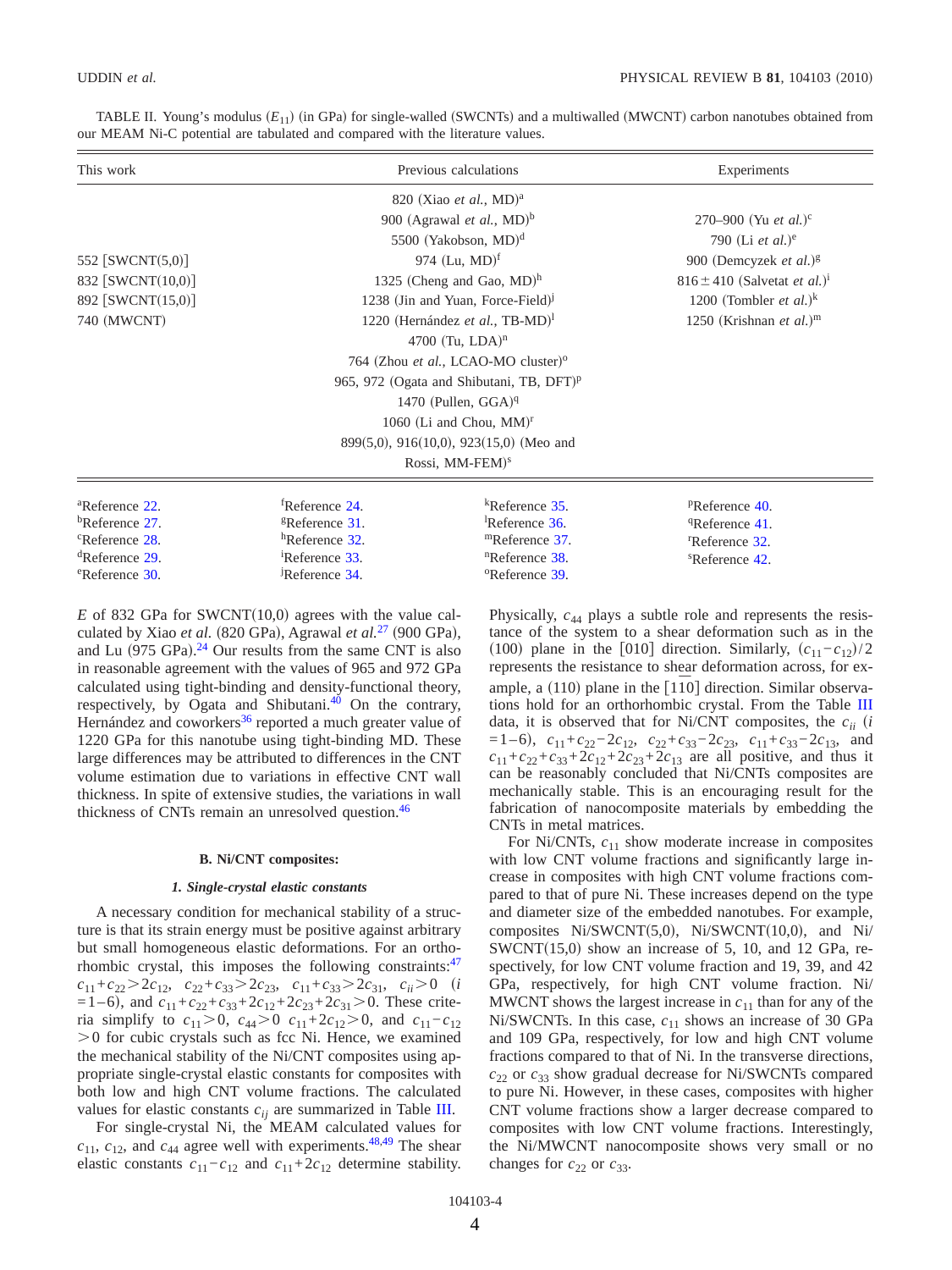|                                                          | Ni(fcc) | Ni/SWCNT(5,0) |        |        | Ni/SWCNT(10,0) | Ni/SWCNT(15,0) |        | Ni/MWCNT |        |
|----------------------------------------------------------|---------|---------------|--------|--------|----------------|----------------|--------|----------|--------|
|                                                          |         | Low           | High   | Low    | High           | Low            | High   | Low      | High   |
| $c_{11}$                                                 | 247.1   | 251.9         | 266.1  | 256.7  | 284.0          | 258.8          | 289.4  | 276.9    | 356.1  |
| $c_{22}$                                                 | 247.1   | 246.0         | 243.6  | 245.4  | 241.5          | 243.2          | 233.4  | 245.7    | 243.9  |
| $c_{33}$                                                 | 247.1   | 246.0         | 243.9  | 245.2  | 240.6          | 243.4          | 233.6  | 246.3    | 247.5  |
| $c_{12}$                                                 | 147.5   | 146.6         | 144.0  | 145.5  | 139.7          | 142.7          | 129.7  | 142.9    | 132.8  |
| $c_{23}$                                                 | 147.5   | 148.3         | 150.5  | 147.9  | 148.8          | 147.7          | 147.5  | 149.1    | 149.6  |
| $c_{13}$                                                 | 147.5   | 148.0         | 144.9  | 145.5  | 140.1          | 142.7          | 129.5  | 143.6    | 133.8  |
| $\mathcal{C}_{44}$                                       | 125.4   | 123.7         | 118.6  | 118.5  | 99.6           | 114.5          | 83.8   | 118.2    | 109.5  |
| $c_{55}$                                                 | 125.4   | 121.4         | 112.3  | 121.9  | 113.1          | 120.7          | 109.1  | 118.4    | 104.7  |
| $c_{66}$                                                 | 125.4   | 121.4         | 112.3  | 121.9  | 113.1          | 120.7          | 109.1  | 118.4    | 104.8  |
| $c_{11}+c_{22}-2c_{12}$                                  | 199.3   | 204.7         | 221.7  | 211.1  | 246.1          | 216.6          | 263.8  | 236.8    | 334.3  |
| $c_{22} + c_{33} - 2c_{23}$                              | 199.3   | 201.3         | 220.1  | 210.9  | 244.4          | 216.8          | 263.6  | 236.1    | 294.9  |
| $c_{11} + c_{33} - 2c_{13}$                              | 199.3   | 195.5         | 186.5  | 194.8  | 184.5          | 191.2          | 172.0  | 193.8    | 184.5  |
| $c_{11} + c_{22} + c_{33} + 2c_{12} + 2c_{23} + 2c_{13}$ | 1626.2  | 1630.3        | 1632.5 | 1625.1 | 1623.3         | 1611.6         | 1569.8 | 1640.0   | 1728.7 |

<span id="page-6-0"></span>TABLE III. Single-crystal elastic constants  $c_{ij}$  (in GPa), and derived quantities  $c_{11} + c_{22} - 2c_{12}$ ,  $c_{22} + c_{33} - 2c_{23}$ ,  $c_{11} + c_{33} - 2c_{13}$ , and  $c_{11}$  $+c_{22}+c_{33}+2c_{12}+2c_{23}+2c_{13}$  for pure fcc nickel and the Ni/SWCNTs and Ni/MWCNT composites with low and high CNT volume fractions.

In the composites with SWCNTs, *c*<sup>12</sup> and *c*<sup>13</sup> decrease for both low and high CNT concentrations, which depend on the CNT diameters and the CNT volume fractions. A larger decrease is seen for composites with larger CNT diameters. For example, in the case of  $Ni/SWCNT(15,0)$  with high CNT volume fraction, the value for  $c_{12}$  and  $c_{13}$  is found to be 18 GPa less than that of Ni. The  $c_{23}$  on the other hand, remain similar to that of Ni, with a few exceptions, where a minute increase is seen. For the composites with the MWCNT,  $c_{12}$ and  $c_{13}$  decrease for both low and high CNT volume fractions. For  $c_{23}$ , however, a small increase is seen for both volume fractions. The values of  $c_{44}$ ,  $c_{55}$ , and  $c_{66}$  decrease in the composites compared to pure Ni (125 GPa) and depend on the CNT concentration in the composites. A similar trend is seen for  $c_{55}$  and  $c_{66}$ , although these show less variation than *c*44. The Ni/MWCNT composites also show similar CNT concentration dependence for these elastic parameters, however, the decrease in  $c_{44}$  is less in a relative sense. Note that  $c_{44}$ ,  $c_{55}$ , and  $c_{66}$  are equivalent to the shear modulus  $(G)$ .

To study the angular anisotropy of the elastic constants in Ni/CNT, we performed calculations in which the CNT is rotated about its tubular axis. Elastic constants from these calculations are similar to the original unrotated systems. While lack of anisotropy merits further investigation, the occurrence of a regular interfacial structural pattern seems unlikely because this interface forms between the large peripheral surface of the CNT that runs through the entire 7.4 nm length of the unit cell and the irregular curvature of the Ni matrix in the perpendicular directions.

The Young's modulus  $(E)$  along the normal direction of the lattice plane is defined as the ratio of the stress to the strain along that direction.  $E_{11}$  ( $E_{001}$ ),  $E_{22}$  ( $E_{100}$ ), and  $E_{33}$  $(E_{010})$  were calculated for cubic and orthorhombic lattices along the principal  $(a, b, \text{ and } c)$  axes. Poisson's ratio  $\nu(n,m)$ of an elastic solid for any two specified general orthogonal unit vectors *n* and *m* is defined as  $-\varepsilon(m)/\varepsilon(n)$ , where  $\varepsilon(m)$  is the transverse strain in the direction *m* and  $\varepsilon(n)$  is the axial

strain in the direction *n* due to a uniaxial tension of the material along the direction *n*. With the exception of isotropic elastic materials, Poisson's ratio for an anisotropic elastic material depends on the choice of *n* and *m* and was calculated from the elastic compliance values.

Figure [3](#page-6-1) presents the calculated values of  $E_{11}$ ,  $E_{22}$ , and *E*<sup>33</sup> for Ni and Ni/CNT composites for two different CNT volume fractions. For pure Ni, we calculated *E* of 136.9 GPa along the major directions. This agrees reasonably well with an experimental value of  $120$  GPa.<sup>[49](#page-13-10)</sup> For composites, in the

<span id="page-6-1"></span>

FIG. 3. (Color online) Calculated Young's modulus (GPa) for fcc Ni and Ni/CNT composites with two different CNT fractions. The  $E_{001}$   $(E_{11})$  is the Young's modulus for uniaxial loading parallel to CNT axis, the  $E_{010}$   $(E_{22})$  or  $E_{100}$   $(E_{33})$  are the Young's moduli in the directions transverse to the CNT axis in single-crystal systems, and  $E_{\text{polycrystalline}}$  is the Young's modulus for polycrystalline aggregates. Composites with low CNT fractions are designated as  $C_L$  and composites with high CNT fractions are designated as *C*L.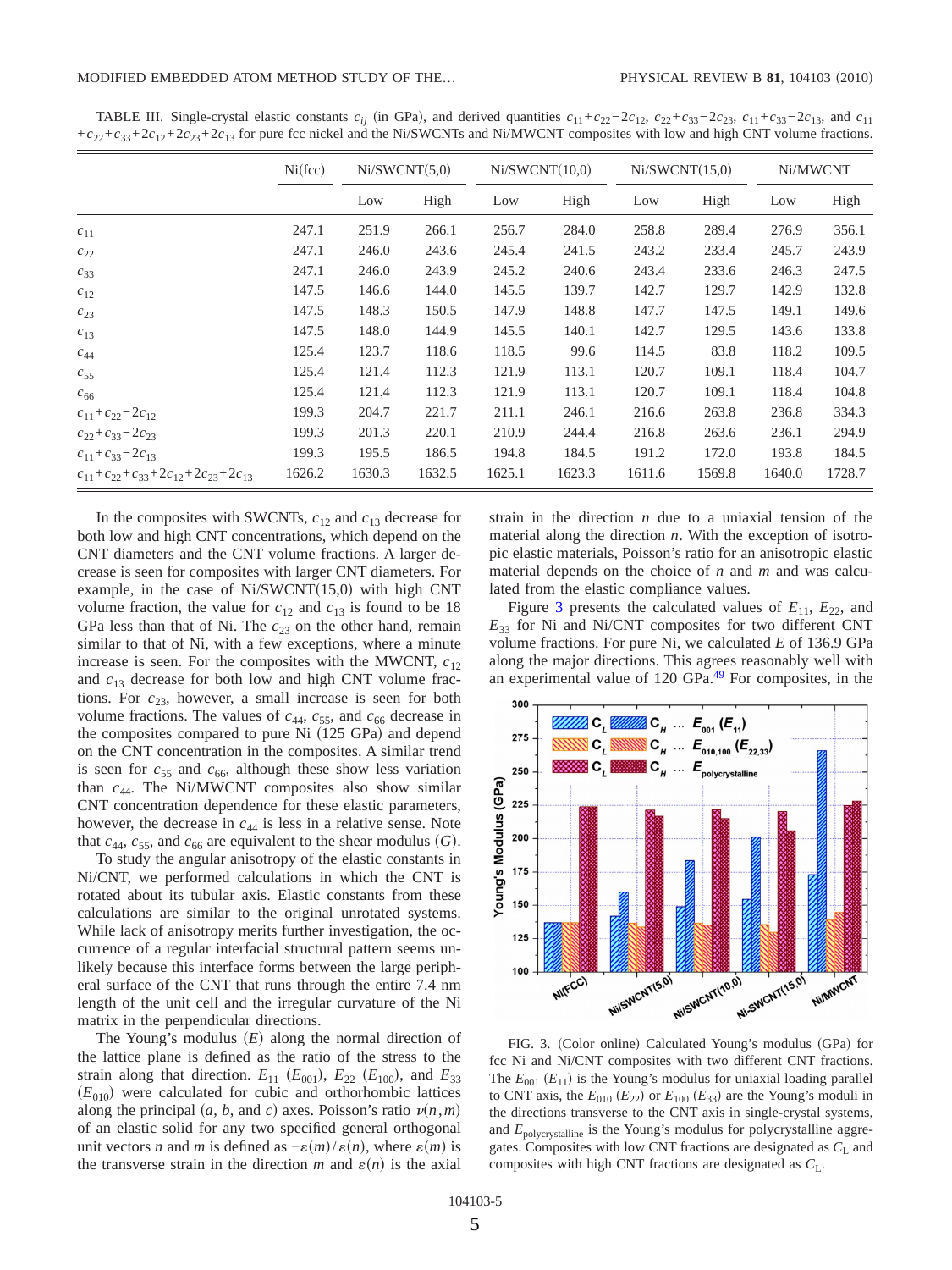<span id="page-7-0"></span>

FIG. 4. (Color online) Calculated Poisson's ratio  $(\nu)$  for fcc Ni and Ni/CNT composites with low and high CNT volume fractions.

longitudinal direction (the direction of CNT alignments),  $E_{11}$  $(E_{11}^{\text{L}})$  show a dramatic increase and follows the trend

$$
Ni/SWCNT(5,0) < Ni/SWCNT(10,0)
$$
  
<  $\langle Ni/SWCNT(15,0) < Ni/MWCNT.$ 

These increases depend on the CNT volume fractions of the composites and approximately proportional to the CNT volume fractions. Similar trend is seen for  $E_{22}$   $(E_{22}^T)$  and  $E_{33}$  $(E_{33}^T)$ . For SWCNTs, a slight but gradual decrease is seen for the *E* values depending on the CNT diameter and volume fractions. Interestingly,  $E_{22}^T$  and  $E_{33}^T$  increases for Ni/ MWCNT. For example, in this case,  $E_{22}^{\text{T}}$  (or  $E_{33}^{\text{T}}$ ) is increased by 2 GPa for low CNT volume fraction and an average of 8 GPa for high CNT volume fraction, respectively, which suggests that Ni/CNT composites with significantly larger MWCNT diameter and with high CNT volume fractions might increase the Young's modulus in both longitudinal and transverse directions. However, verification of this hypothesis is beyond the scope of the present paper.

Figure [4](#page-7-0) shows the calculated Poisson's ratio,  $\nu$ , for Ni and the Ni/CNT composites. Our predicted value for pure fcc Ni is 0.374. Several unique Poisson's ratios can be defined for the composites depending on the orthogonal directions of the unit vector along the longitudinal direction and the transverse directions of the composites: (1)  $\nu_{12}^{\text{L}}$  and  $\nu_{13}^{\text{L}}$  involve the strains between the longitudinal direction and the transverse directions. Here, a uniaxial strain is applied in the longitudinal direction while the transverse directions respond to this freely. Usually this indicates contraction in the transverse direction during longitudinal elongation; (2)  $v_{12}^T$  and  $\nu_{13}^T$  are similar to  $\nu_{12}^L$  and  $\nu_{13}^L$ , however, in this case a uniaxial strain is applied in the transverse direction while response (contraction) is expected in the longitudinal direction; and, (3) in  $\nu_{23}^T$  both transverse directions are involved, however, a uniaxial strain is applied in one transverse direction and contraction is seen in the other transverse direction. Note, since similar values are found for  $\nu_{12}^L$  and  $\nu_{13}^L$ , as well as  $\nu_{12}^T$  and  $v_{13}^T$ , we show an average values for these.

From Fig. [4,](#page-7-0) the following trends are seen: (1)  $v_{12}^L$  or  $v_{13}^L$ show slight variation across the different Ni/CNTs systems starting from  $Ni/SWCNT(5,0)$  in the left to Ni/  $SWCNT(15,0)$  and Ni/MWCNT on the right. In the composites with high CNT volume fraction, slight decrease is seen from left to right depending on CNT diameters. The largest decrease is seen for Ni/MWCNT. In this case, for high CNT volume fractions,  $v_{12}^L$  or  $v_{13}^L$  are found to be 0.34, a value only marginally smaller than that of 0.37 of Ni. (2) In  $\nu_{12}^T$  or  $v_{13}^T$ , a significant and rapid decrease is seen across for the Ni/CNT systems studied (left to right in Fig. [4](#page-7-0)). Composites with high volume fraction show a far larger decrease. The Ni/MWCNT nanocomposites show larger decrease than any of the Ni/SWCNT composites. For example, for Ni/CNTs with a high CNT volume fraction, the  $\nu_{12}^{\text{T}}$  (or  $\nu_{13}^{\text{T}}$ ) is found to be 0.31, 0.26, 0.22, and 0.18, for Ni/SWCNT(5,0), Ni/ SWCNT(10,0), Ni/SWCNT(15,0), and Ni/MWCNT, respectively. An interesting difference in trend is seen between the longitudinal  $\nu_{12}^{\text{L}}$  (or  $\nu_{13}^{\text{L}}$ ) and the transverse  $\nu_{12}^{\text{T}}$  (or  $\nu_{13}^{\text{T}}$ ). Here, CNT volume fractions dependency is seen for both of these, a much steeper decrease is seen for  $v_{12}^T$  (or  $v_{13}^T$ ) across the Ni/CNTs. (3) For  $v_{23}^T$ , a large but gradual increase is seen across the Ni/CNTs, which depend on the CNT diameters. This increase is also found to be CNT volume fraction dependent, with a larger increase for composites with high volume fractions. The variations in  $v_{23}^T$  indicate how Ni/CNTs with different kind of CNTs would respond when an uniaxial strain is applied along one transverse direction while other is being freely contracted. The significantly larger changes in  $\nu_{12}^T$  (or  $\nu_{13}^T$ ) and  $\nu_{23}^T$  indicate that these composites have markedly different behavior along longitudinal and transverse directions when uniaxial strain is applied.

For all composites, the calculated shear modulus (G) for single crystals decrease compared to nickel. For composites with high CNT volume fractions, a larger decrease is seen as compared to those with low volume fractions. For Ni/ SWCNT, both  $G_{23}$  and  $G_{13}$  or  $G_{12}$  decrease with increasing CNT diameters.

#### *2. Polycrystalline elastic moduli*

Real materials are usually polycrystalline aggregates of randomly oriented single-crystal grains, each exhibiting single-crystalline elastic properties. These materials exhibit isotropic properties. The elastic moduli of polycrystalline Ni/ CNT aggregates were computed by averaging appropriate single-crystal constants  $(c_{ij})$  using the expressions of Voigt<sup>50</sup> and Reuss.<sup>51</sup> These expressions provide upper and lower bounds for the averaged bulk and shear modulus. As shown thermodynamically by Hill, $52$  the average of the Voigt and Reuss bounds provide better estimates of the elastic moduli of polycrystalline materials. By treating the polycrystalline materials as aggregates of single crystals with random orientations, the isotropic polycrystalline elastic moduli can be computed as averages of anisotropic single-crystal elastic constants. The theoretical lower and upper bounds to the true polycrystalline bulk modulus *B* and shear modulus *G* are given by Reuss (assuming uniform stress throughout a polycrystal) and Voigt (assuming uniform strain) as follows: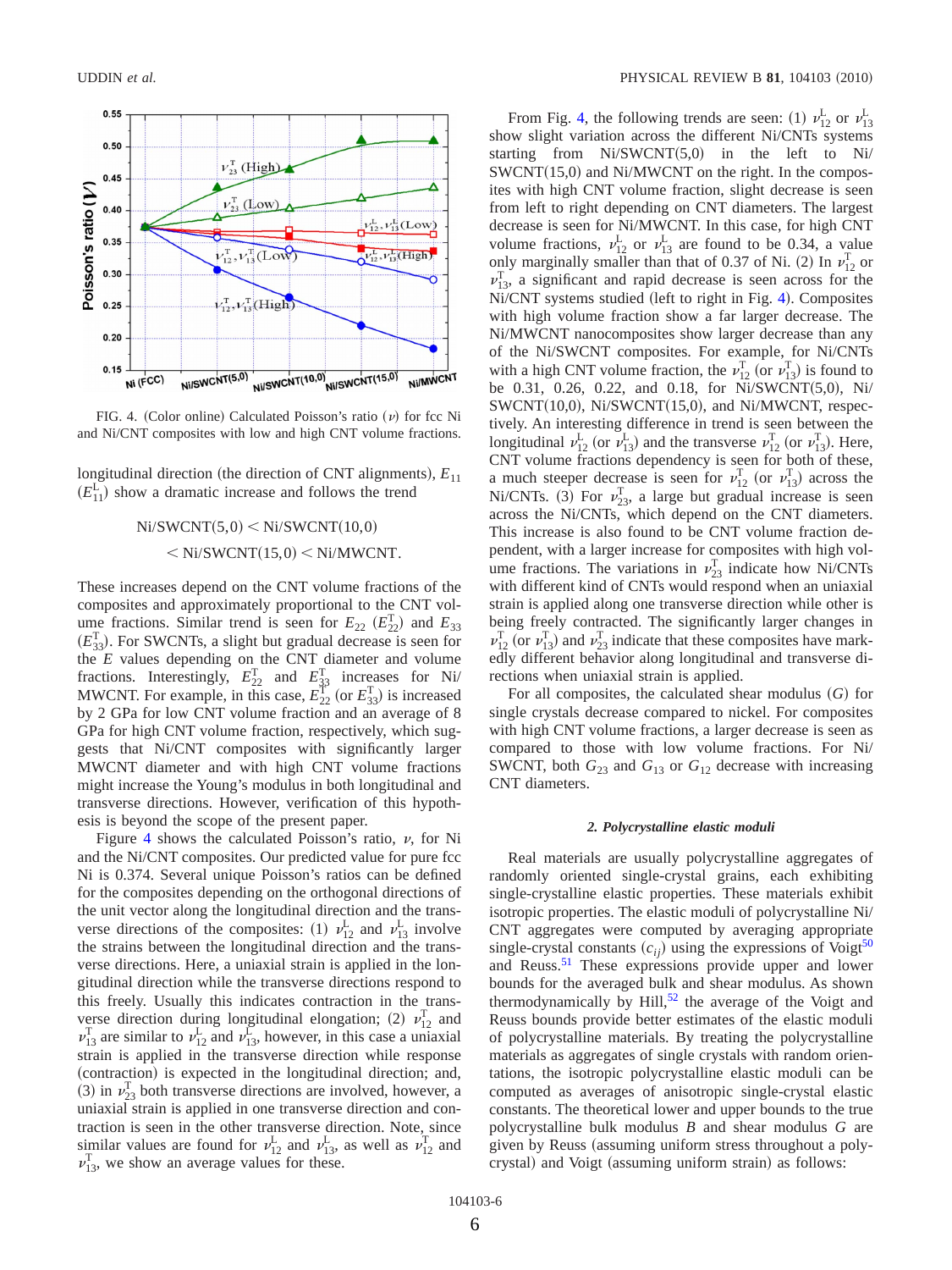<span id="page-8-0"></span>TABLE IV. Polycrystalline bulk (B) and shear (G) moduli calculated (in GPa) for Ni and nickel/CNT composites. The anisotropies of the bulk modulus along the *a* axis with respect to the *b* and *c* axes are also given. The values are shown for Voigt (V), Reuss (R), and Hill (H) approximations. Low and High are the composites low and high CNT volume fractions.

| Ni(fcc)        |      | $G_V(95.2)$ |       | $B_V(180.7)$ |      | $G_R$ (78.04) |       | $B_R$ (180.7) |      | $G_H$ (86.6) |       | $B_H$ (180.7) |  |
|----------------|------|-------------|-------|--------------|------|---------------|-------|---------------|------|--------------|-------|---------------|--|
|                | Low  | High        | Low   | High         | Low  | High          | Low   | High          | Low  | High         | Low   | High          |  |
| Ni/SWCNT(5,0)  | 93.3 | 89.6        | 180.9 | 181.4        | 77.6 | 77.0          | 181.1 | 181.2         | 85.5 | 83.3         | 181.1 | 181.3         |  |
| Ni/SWCNT(10,0) | 93.0 | 87.7        | 180.6 | 180.4        | 78.3 | 77.5          | 180.5 | 179.7         | 85.6 | 82.6         | 180.5 | 180.0         |  |
| Ni/SWCNT(15,0) | 92.0 | 83.7        | 179.1 | 174.4        | 78.1 | 74.4          | 179.0 | 173.7         | 85.0 | 79.1         | 179.0 | 174.1         |  |
| Ni/MWCNT       | 93.2 | 92.6        | 182.2 | 186.7        | 80.7 | 83.8          | 182.0 | 183.2         | 86.9 | 88.2         | 182.0 | 184.9         |  |

$$
B_R = 1/[s_{11} + s_{33} + s_{33} + 2(s_{12} + s_{23} + s_{13})],
$$

 $B_V = 1/9(c_{11} + c_{33} + c_{33}) + 2/9(c_{12} + c_{23} + c_{13}),$ 

$$
G_R = 15/[4(s_{11} + s_{33} + s_{33}) - 4(s_{12} + s_{23} + s_{13})
$$
  
+ 3(s<sub>44</sub> + s<sub>55</sub> + s<sub>66</sub>)],

 $G_V = (c_{11} + c_{22} + c_{33} - c_{12} - c_{23} - c_{13})/15 + (c_{44} + c_{55} + c_{66})/5,$ 

where  $s_{ij}$  are elastic compliances and their values can be obtained through an inversion of the elastic constant matrix,  $S=C^{-1}$ . We estimated the true polycrystalline values by using the Voigt and Reuss, and Hill (VRH) approximations:<sup>52</sup>  $B_H$  $=(B_R + B_V)/2$  and  $G_H = (G_R + G_V)/2$ . The average Young's modulus and Poisson's ratio for polycrystalline aggregates can then be calculated as  $E_{\text{polycrystalline}} = (9B_H G_H)/(3B_H)$  $+G_H$ ) and  $\nu_{\text{polycrystalline}} = (3B_H - 2\tilde{G}_H)/(6B_H + 2G_H)$ .

Table **[IV](#page-8-0)** shows the calculated bulk  $(B_H)$  and shear  $(G_H)$ moduli for the polycrystalline aggregates of Ni and the Ni/ CNT composites using VRH approximations. We discuss the results obtained using the Hill average only. The calculated  $B_H$  for polycrystalline nickel is identical to that of the corresponding single crystal and also agrees well with experiment. The bulk modulus of Ni determined from the Birch-Murnaghan equation of state is also found to be identical. For Ni/CNT composites, no significant changes are seen in  $B_H$  except for Ni/CNT, which show a slight increase of 1 GPa and 4 GPa, respectively, for low and high CNT volume fractions. The shear modulus  $G_H$ , which measures the ability of a material to resist transverse deformations, decreases slightly for Ni/SWCNTs as compared to pure Ni. For fcc nickel, the calculated  $G_H$  is found to be 87 GPa, which agrees well with experiment.<sup>49</sup> For Ni/MWCNT, these values increase slightly and depend on CNT volume fractions.

Pugh $53$  introduced the ratio between the bulk and shear modulus,  $B_H/G_H$ , for polycrystalline phases as a measure of fracture/toughness in metals by considering that the shear modulus  $G_H$  represents the resistance to plastic deformation while the bulk modulus  $B_H$  represents the resistance to fracture. A high  $B_H/G_H$  value is associated with ductility while a low value is associated with brittleness. The critical value that separates ductile and brittle materials is about 1.75. Our calculated  $B_H/G_H$  for pure nickel is 2.1. For Ni/CNT composites, similar  $B_H/G_H$  values are found. By considering the bulk modulus as a measure of the average bond strength and the shear modulus as a measure of the resistance to a change in bond angle by an external force, Tanaka *et al.*[54](#page-13-19) proposed that  $G_H/B_H$  represents the relative directionality of the bonding in the material. It can be seen that there is a slight decrease in these ratios for Ni/SWCNTs. Composites with high CNT volume fractions show a greater decrease. For Ni/ MWCNT, there is no observable change with pure Ni. The  $B_H/G_H$  and the  $G_H/B_H$  values indicate that CNT do not significantly alter the above-mentioned properties as compared to fcc Ni.

The average Young's modulus for polycrystalline aggregates (E<sub>polycrystalline</sub>) calculated from the Hill's formula for pure Ni and the Ni/CNTs are presented graphically in Fig. [3.](#page-6-1) The Young's modulus in longitudinal  $E_{001}$  ( $E_{11}$ ) and transverse directions,  $E_{010}$ ,  $E_{100}$  ( $E_{22}$ ,  $E_{33}$ ) determined for singlecrystal specimens are also compared. For, Ni the value calculated using Hill's average is 222 GPa. This value is in excellent agreement with the experimental value of  $213.1 \pm 21.2$  GPa, obtained for coarse-grained polycrystalline aggregates.<sup>49</sup> In Ni/SWCNT composites,  $E_{\text{polycrystalline}}$ 

<span id="page-8-1"></span>

FIG. 5. (Color online) Young's modulus in longitudinal direction,  $E_{11}$ , (in GPa) simulated and calculated using the rule-ofmixture (RoM) for Ni/SWCNT and Ni/MWCNT composites with low- and high CNT volume fractions. The straight lines for each CNT type are obtained by fitting the RoM data at low and high CNT volume fractions. The simulated values for each composite are presented with symbols.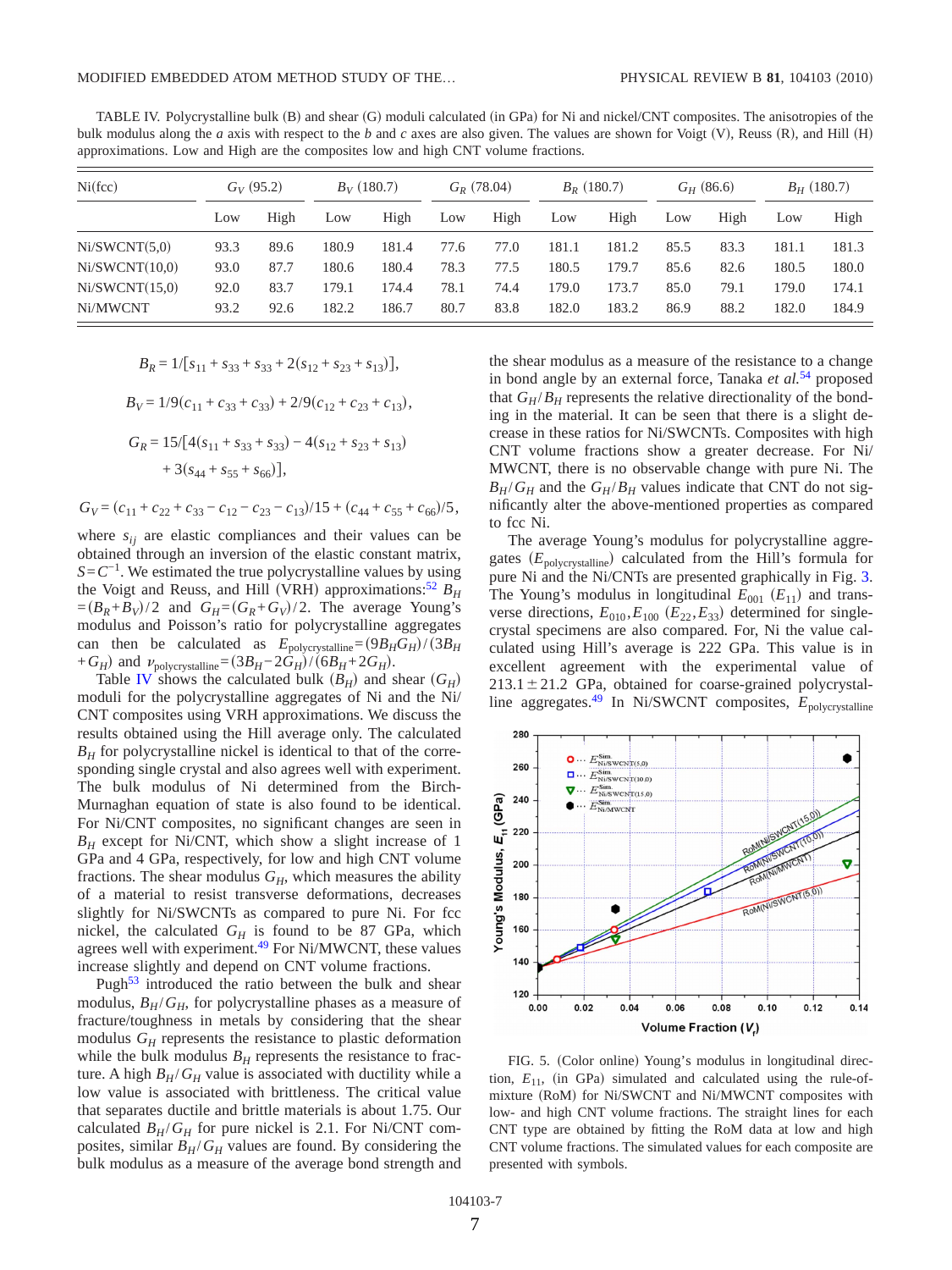<span id="page-9-0"></span>TABLE V. The isotropic bulk modulus (*B* in GPa) and directional bulk modulus along the orthorhombic crystallographic axes *a*, *b*, and *c* ( $B_a$ ,  $B_b$ , and  $B_c$ ) for pure Nickel (fcc) and nickel/CNT composites. Low and High are the composites low and high CNT volume fractions.

| Ni(fcc)        |       | B(180.7) |       | $B_a$ (542.1) |       | $B_h$ (542.1) | $B_c$ (542.1) |       |
|----------------|-------|----------|-------|---------------|-------|---------------|---------------|-------|
|                | Low   | High     | Low   | High          | Low   | High          | Low           | High  |
| Ni/SWCNT(5,0)  | 181.1 | 181.2    | 560.8 | 599.8         | 530.9 | 516.3         | 538.8         | 522.5 |
| Ni/SWCNT(10,0) | 180.5 | 179.2    | 573.3 | 650.5         | 527.4 | 498.3         | 526.6         | 495.1 |
| Ni/SWCNT(15,0) | 179.0 | 173.7    | 572.6 | 629.5         | 520.4 | 479.7         | 521.2         | 479.9 |
| Ni/MWCNT       | 182.0 | 183.2    | 629.3 | 817.4         | 508.6 | 462.2         | 514.5         | 482.9 |

decreases with increasing CNT diameter. Composites with higher CNT volume fractions show larger decreases. Ni/ MWCNT does not show an appreciable change in *E*polycrystalline for the composite with low volume fraction and a slight increase for composites with high volume fractions of CNT. Generally,  $E_{\text{polycrystalline}}$  is much larger in magnitudes than the single crystal  $\vec{E}$ . From these trends, we can conclude that embedding SWCNTs in the Ni matrix will decrease the polycrystalline Young's modulus *E*polycrystalline. On the contrary, the polycrystalline Young's modulus might increase when MWCNTs are embedded in the Ni matrix.

Our calculated Poisson's ratio for polycrystalline nickel is 0.293. This is in reasonable agreement with the experimental value of 0.31.<sup>55</sup> Surprisingly, we find similar values for Ni/ CNT composites. For example, for Ni/SWCNT(5,0), Ni/ SWCNT(10,0), Ni/SWCNT(15,0), and Ni/MWCNT composites with higher CNT fractions, the calculated Poisson's ratios are 0.301, 0.301, 0.303, and 0.317, respectively. They are 0.296, 0.295, 0.295, and 0.294 for the same composites with lower CNT volume fractions. The calculated Poisson's ratios indicate that the Ni/CNT composites remain similarly stable against shear as compared to pure Ni.

#### *3. Elastic anisotropy*

Elasticity describes the response of a crystal under external strain and provides key information about the bonding characteristic between adjacent atomic planes and the anisotropic character of the solid. $26$  The shear anisotropic factors measure the degree of anisotropy in the bonding between atoms in different planes. Anisotropy in orthorhombic materials arises from the anisotropy in their shear and linear bulk moduli.

The *shear anisotropic factor* is defined as

$$
A_1 = 4c_{44}/(c_{11} + c_{33} - 2c_{13})
$$

for the  $\{100\}$  shear planes in  $\langle 011 \rangle$  and  $\langle 010 \rangle$  directions,

$$
A_2 = 4c_{55}/(c_{22} + c_{33} - 2c_{23})
$$

for the  $\{010\}$  shear planes in  $\langle 101 \rangle$  and  $\langle 001 \rangle$  directions, and

$$
A_3 = 4c_{66}/(c_{11} + c_{22} - 2c_{12})
$$

for the  $\{001\}$  shear planes in  $\langle 110 \rangle$  and  $\langle 010 \rangle$  directions. For an isotropic crystal, the factors  $A_1$ ,  $A_2$ , and  $A_3$  must be one. The deviation from one is a measure of the degree of the elastic anisotropy of crystals.

The anisotropy of the bulk modulus along the *a* axis with respect to *b* and *c* axes can be estimated using the following equations:

$$
A_{B_b} = \frac{B_a}{B_b}, \quad A_{B_c} = \frac{B_a}{B_c}.
$$

Note that a value of unity for these two fractions indicates elastic isotropy. In the above equations,  $B_a$ ,  $B_b$ , and  $B_c$  are the bulk moduli along different crystal axes, are defined as

$$
B_a = a\frac{dP}{da}
$$
,  $B_b = b\frac{dP}{db}$ , and  $B_c = c\frac{dP}{dc}$ .

A practical measure of elastic anisotropy for polycrystalline materials is defined as follows:

$$
A_B = \frac{(B_V - B_R)}{(B_V + B_R)} \quad \text{and} \quad A_G = \frac{(G_V - G_R)}{(G_V + G_R)},
$$

where *B* and *G* are the bulk and shear moduli and the subscripts *V* and *R* denote the Voigt and Reuss limits. For these expressions, a value of zero identifies elastic isotropy and a value of 1 (100%) is the largest possible anisotropy.

The bulk modulus and the directional bulk modulus are given in Table [V.](#page-9-0) Note that the CNTs are aligned along the *a* axis. It is clear that  $B_a$  is higher than  $B_b$  and  $B_c$ , which are nearly identical. In the composites,  $B_a$  increases with volume fraction of CNT while  $B<sub>b</sub>$  and  $B<sub>c</sub>$  both decrease as compared to Ni. The directional bulk modulus of Ni is 542 GPa along all three axes. For Ni/MWCNT composites, the highest (817 GPa) and lowest (462 GPa) values for  $B_a$  and  $B_b$  or  $B_c$  are seen for high CNT volume fractions. For Ni/SWCNTs, dependencies on the diameters are also seen.

The shear anisotropic factors are given in Table [VI.](#page-10-0) For fcc Ni, we calculated a shear anisotropic factor *As* is 2.52 while the value reported in the literature<sup>[56](#page-13-21)</sup> value is 2.63. This indicates significant deviation from isotropy. We also see that the shear anisotropic factors  $A_1$ ,  $A_2$ , and  $A_3$  for the composites depend on CNT concentrations. Similar changes are seen for  $A_1$  and  $A_3$  where these values are found to be lower than pure nickel. A steeper decrease for these is seen for composite with high CNT volume fractions. For SWCNTs, a larger decrease is seen for CNTs with larger diameter.  $A_2$  for the composites remains similar to that for pure nickel.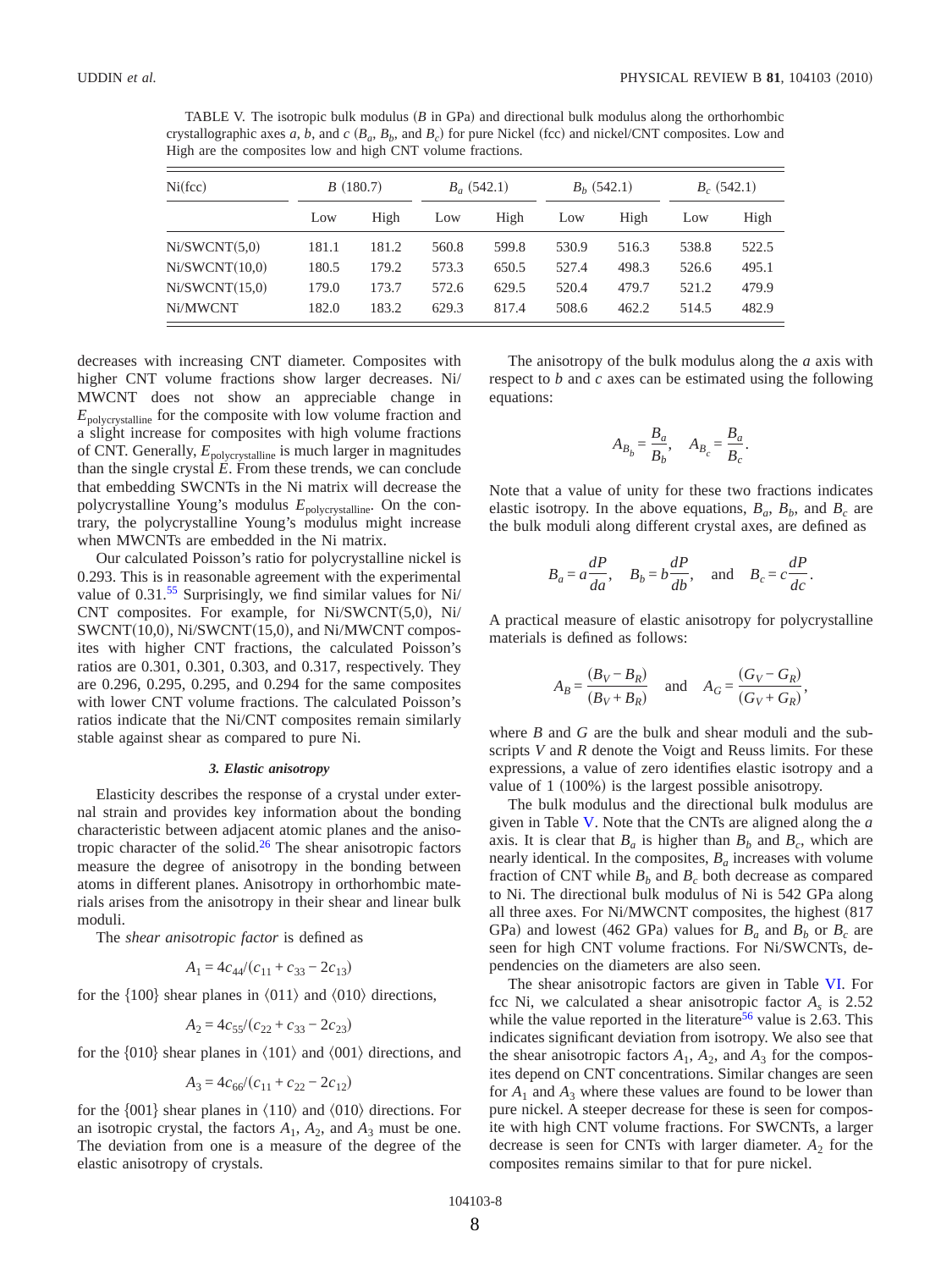<span id="page-10-0"></span>TABLE VI. The shear anisotropic factors  $A_1$ ,  $A_2$ ,  $A_3$ , and  $A_G$  (in %),  $A_B$  (in %) for pure Nickel (fcc) and nickel/CNT composites with low and high CNT volume fractions.

| Ni(fcc)        | $A_1$ (2.516) |             | $A_2$ (2.516) |             | $A_3(2.516)$ |       | $A_R(0.00)$         |       | $A_G$ (9.875) |       | $A_{B_{L}}(1)$ |             | $A_{B_{c}}(1)$ |       |
|----------------|---------------|-------------|---------------|-------------|--------------|-------|---------------------|-------|---------------|-------|----------------|-------------|----------------|-------|
|                | Low           | High        | Low           | High        | Low          | High  | Low                 | High  | Low           | High  | Low            | High        | Low            | High  |
| Ni/SWCNT(5.0)  | 2.452         | 2.155 2.485 |               | 2.409       | 2.370        | 2.026 | 0.005 0.047         |       | 9.237         | 7.542 | 1.056          | 1.162 1.040 |                | 1.148 |
| Ni/SWCNT(10.0) | 2.247         |             | 1.630 2.504   | 2.452 2.309 |              | 1.838 | $0.015$ 0.180       |       | 8.602         | 6.158 | 1.087          | 1.305       | 1.088          | 1.314 |
| Ni/SWCNT(15.0) | 2.113         |             | 1.269 2.525   | 2.539 2.228 |              | 1.657 | $0.020 \quad 0.209$ |       | 8.145 5.874   |       | 1.101          | 1.315       | - 1.098        | 1.311 |
| Ni/MWCNT       | 2.002         | 1.304       | 2.444         | 2.181       | 2.000        | 1.254 | 0.102               | 0.929 | 7.218         | 4.985 | 1.237          | 1.768       | 1.223          | 1.692 |

From the anisotropy of the directional linear bulk modulus it is clear that fcc nickel does not show any directionality. However, due to the alignment of the CNTs, the nanocomposites show differences in the bulk moduli along different axes. For example, along the direction of CNT alignment  $(i.e., a axis),$  there is an increase in the bulk modulus whereas in the transverse directions (i.e.,  $b$  and  $c$  axes) decreases are seen compared to Ni. These changes are more prominent at higher CNT concentrations. These results imply that the composites are less compressible along the direction of the CNT axis and more compressible along the transverse directions. The anisotropy of the bulk modulus  $A_B$ , and  $A_B$ along the *a* axis with respect to *b* and *c* axes shows that anisotropy increase with the increasing CNT diameter and CNT volume fraction. For Ni, the bulk anisotropy  $(A_B)$  is zero indicating no anisotropic compressibility. For composites,  $A_B$  increases with increase in the CNT volume fraction and CNT diameters indicating an increase in compressibility. The maximum value for  $A_B$  is seen for the Ni/MWCNT composite.

*AG* gives the relative magnitude of the actual elastic anisotropy possessed by a crystal.<sup>56</sup> In the case of shear anisotropy  $(A_G)$ , MEAM Ni shows the maximum value of 9.88 while a value of  $9.76$  is reported in the literature.<sup>56</sup> This suggests that Ni has large shear anisotropy. A decrease is seen for composites with larger CNT radii and volume fractions. Thus, it can be concluded that the composites are also elastically anisotropic. However, there are significant effects of CNTs within the composites, the  $A_G$  decrease and larger decreases are seen for composites with higher CNT volume fractions.

It is interesting to note that the composites have the highest directional bulk modulus along the direction in which the nanotubes are aligned. In the transverse directions, the values are comparable. This indicates that the compressibility is smallest along the longitudinal direction and largest along the *transverse* direction. Along the CNT alignment direction, the bulk modulus increases compared to pure nickel and it decreases in the transverse directions. CNT concentration also affects the bulk modulus significantly.

## *4. Interfacial characteristics*

We have closely monitored the motion of nickel and carbon atoms in Ni/SWCNT(10,0) with low CNT volume fraction at 0.0% and 0.2% applied strains. We find both nickel and carbon atoms move in concert with each other in the

direction of applied strain. There is little or no movement of atoms in the transverse directions, except for a few atoms in the central portion of the cell where Ni atoms are found to perturb laterally in the perpendicular directions. In the vicinity of the nanotube, it is seen that first few Ni atoms move away and others shift toward the center during minimization in this region. The overall relative shifts of atomic positions during the loading can be quantitatively estimated using the root mean-square deviations (RMSDs) of the atoms in the simulation cell from those two strain limits. It is seen that the RMSD for Ni/CNT system is 0.0214 Å in the longitudinal direction, which interestingly, is virtually identical to the RMSDs calculated for CNT and Ni atoms separately. Note that these RMSD calculations were performed by taking on the central portion of the original cells but reducing it by  $\frac{1}{2}$  $\times \frac{1}{2} \times \frac{1}{2}$  in *x*, *y*, and *z* directions. In the transverse directions, the RMSD is 0.0007 Å, indicating very small or no relative movement due to applied strain. These results suggest that both carbon and nickel atom move in concert during uniaxial loading in the longitudinal direction, without sliding of C atoms relative to the nickel atoms. This is possible in the case of a relatively strong Ni/CNT interface. This finding is also supported by our analysis of rule-of-mixture (RoM) results, discussed in the next section.

## *5. Analysis of rule-of-mixture*

The properties of fiber-reinforced composites have been extensively studied to predict their elastic properties.<sup>57</sup> One such approach is the RoM.<sup>58,[59](#page-13-24)</sup> For a CNT-reinforced nanocomposites, under uniaxial loading, the dependence of the Young's modulus on the CNT volume fraction can be theoretically estimated as

$$
E_c = V_f E_f + (1 - V_f) E_m,
$$

where  $E_c$  is the predicted Young's modulus of the composite,  $E_f$  is the Young's modulus of the fiber reinforcement (CNT),  $\overline{E}_m$  the Young's modulus of the matrix, and  $V_f$  is the volume fraction of the CNTs.

We have estimated the Young's modulus in the longitudinal direction  $(E_{11})$  for all Ni/CNT composites and compared them with the results obtained directly from simulation. Fig-ure [5](#page-8-1) shows  $E_{11}$  as a function of  $V_f$  for Ni/CNT composites (here the full lines plots of the standard RoM expression). It is clear that the RoMs fit with the simulated results well and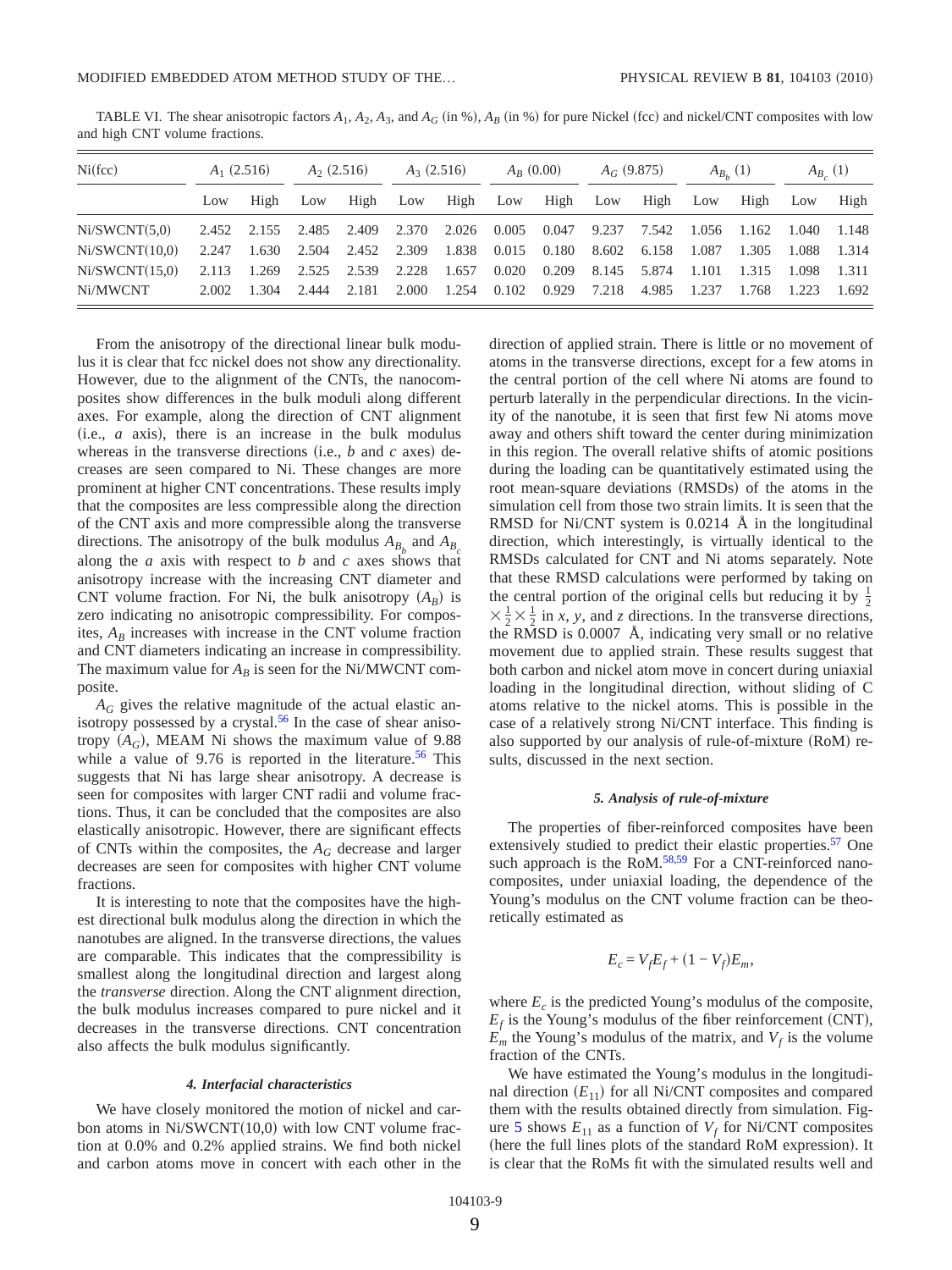implicates a strong Ni/CNT interfacial interaction. The RoM  $E_{11}$  increases linearly with volume fractions and also shows dependence with CNT's radii.

Comparison of the RoM estimated  $E_{11}$  with simulated values in the case of SWCNTs shows an opposite trend. According to the RoM, we should expect  $SWCNT(15,0)$  to give the largest value of  $E_{11}$  compared to that of SWCNT(5,0). However, simulated results predict the opposite.  $SWCNT(10,0)$ shows a more remarkable agreement between calculated and simulated values than any other CNTs. Note that the plots in Fig. [5](#page-8-1) are very useful as these can be used to predict the modulus for CNT with any diameter and volume fraction.

To reasonably compare the different CNT composites, one can use the rate of increase in Young's modulus with volume fraction  $(dE_{11}/dV_f)$  as a convenient yardstick for assessing the effect of reinforcement (CNT effectiveness). This useful parameter shows the magnitude of the increase in stiffness and the CNT content required achieving that increase. For all four composites, the simulated  $E_{11}$  increases approximately linearly with volume fraction of CNT. The  $dE_{11}/dV_f$  are 707 GPa, 629 GPa, 474 GPa, and 951 GPa for Ni/SWCNT(5,0), Ni/SWCNT(10,0), Ni/SWCNT(15,0), and Ni/MWCNT, respectively. The highest value of  $dE_{11}/dV_f$  (951 GPa) was found with the MWCNT. Using the RoM data, the enhancement  $dE_{11}/dV_f$  is found to be 415 GPa, 695 GPa, 755 GPa, and 603 GPa, respectively, for Ni/SWCNT(5,0), Ni/  $SWCNT(10,0)$ , Ni/SWCNT $(15,0)$ , and Ni/MWCNT. This opposite trend between the RoM and simulated results suggests that the reinforcement mechanism is not only from mixing alone. This deviation likely arises from the large surface-area-to-volume ratios of CNTs that affect matrix properties beyond what would be predicted from RoM calculations.

It is known that the performance of a reinforced composite depends on the interfacial characteristics of the reinforcement fillers and the matrix materials. $60$  For example, strong adhesion forces at the interface lead to superior mechanical properties. It also critically depends on the effectiveness of the interfacial stress transfer, which in turn depends on the nature and strength of the interface. Chemical bonding, nanomechanical interlocking, and nonbonded (van der Waals and electrostatic) interactions yield strong interaction between a polymer matrix and CNTs. Furthermore, chemical functionalization of the filler surface and increasing nonbonded attractive interactions between the filler and the matrix increases such interfacial adhesion and improve the mechanical properties of composites. For most polymers, the polymer/CNT interfacial stress transfer is low with values typically less than 50 MPa. $^{61}$ 

For metal/CNT interfaces, above-discussed information is not available. The large increase in  $E_{11}$  for Ni/CNT composites indicates that there exists a surprisingly strong adhesive force between the CNT and the Ni matrix. An applied load is largely transferred to the reinforcing CNTs, indicating an effective stress transfer across the Ni-CNT interfaces that in turn enhance the mechanical response. We would like to emphasize that a thorough investigation using high-level theories is necessary to fully understand the chemistry at the Ni-CNT interfaces. Recent first-principles calculations on different structural models (e.g., top fcc, bridge top, etc.) of

graphene on  $Ni(111)$  show very weak or no binding interaction between graphene and Ni surface,  $62,63$  $62,63$  which may be due to shortcomings of current levels of density-functional theory utilized in solid-state calculations. Simulations using novel and adequate theory to rationalize the interfacial behavior in Ni/CNT composites are beyond reach at this time due to the sheer size of these systems.

## **IV. CONCLUSIONS**

A MEAM formalism has been used to investigate the mechanical properties of Ni/CNT nanocomposites made by incorporating SWCNTs with three different diameters and a MWCNT into fcc Ni matrices. Two different volume fractions for each CNT were used to assess the CNT concentration effects upon mechanical properties of the composites. Using quasistatic energy-minimization methods and periodic boundary conditions, the single-crystal elastic constants, Young's and shear moduli, Poisson's ratios for pure nickel matrix, and Ni/CNT composites were calculated. The elastic anisotropy in the composites was also systematically investigated. The volume fraction dependence of the Young's modulus was analyzed using rule-of-mixture and compared that with the simulated values.

Calculations show that pristine SWCNTs have high Young's modulus values of 0.55 TPa, 0.83 TPa, and 0.89 TPa for the SWCNT $(5,0)$ , SWCNT $(10,0)$  and SWCNT $(15,0)$ , respectively. The MWCNT made from the above three SWCNTs show a Young's modulus of 0.74 TPa. These values are in reasonable agreement with the observed and theoretically predicted values published in the literature.

The results for Ni/CNT composites are primarily compared with the results for a pure fcc nickel matrix. Our calculations predict that all Ni/CNTs satisfy the conditions for mechanical stability. In the cases of single-crystal Ni/CNT composites, the Young's modulus shows a significant increase in the longitudinal direction (the direction of CNT alignment) and a moderate decrease in the transverse directions. It is found that CNT volume fractions have large effects on the single-crystal Young's modulus. For pure fcc nickel, our calculated Young's modulus is 137 GPa. In the composites with high CNT volume fraction, the singlecrystal Young's modulus along the longitudinal direction is found to be 160 GPa, 183 GPa, and 201 GPa for Ni/  $SWCNT(5,0)$ , Ni/SWCNT $(10,0)$ , and Ni/SWNCT $(15,0)$ , respectively. Ni/MWCNT shows the highest value of 266 GPa for Young's modulus in same direction when high CNT volume fractions are used. In the transverse directions, the Young's modulus decreases by 1–7 GPa for Ni/SWCNTs depending on the CNT volume fraction and. For Ni/MWCNT however, 3–12 GPa increase is seen.

For the composites with SWCNTs, the polycrystalline Young's modulus decreases with increasing CNT diameters and CNT volume fractions. In the Ni/MWCNT nanocomposite, however, a slight increase is seen at high CNT volume fractions, indicating possibility of fabricating composites with enhanced overall mechanical properties when MWCNTs with sufficiently larger size and volume fractions were used. The polycrystalline shear modulus remain similar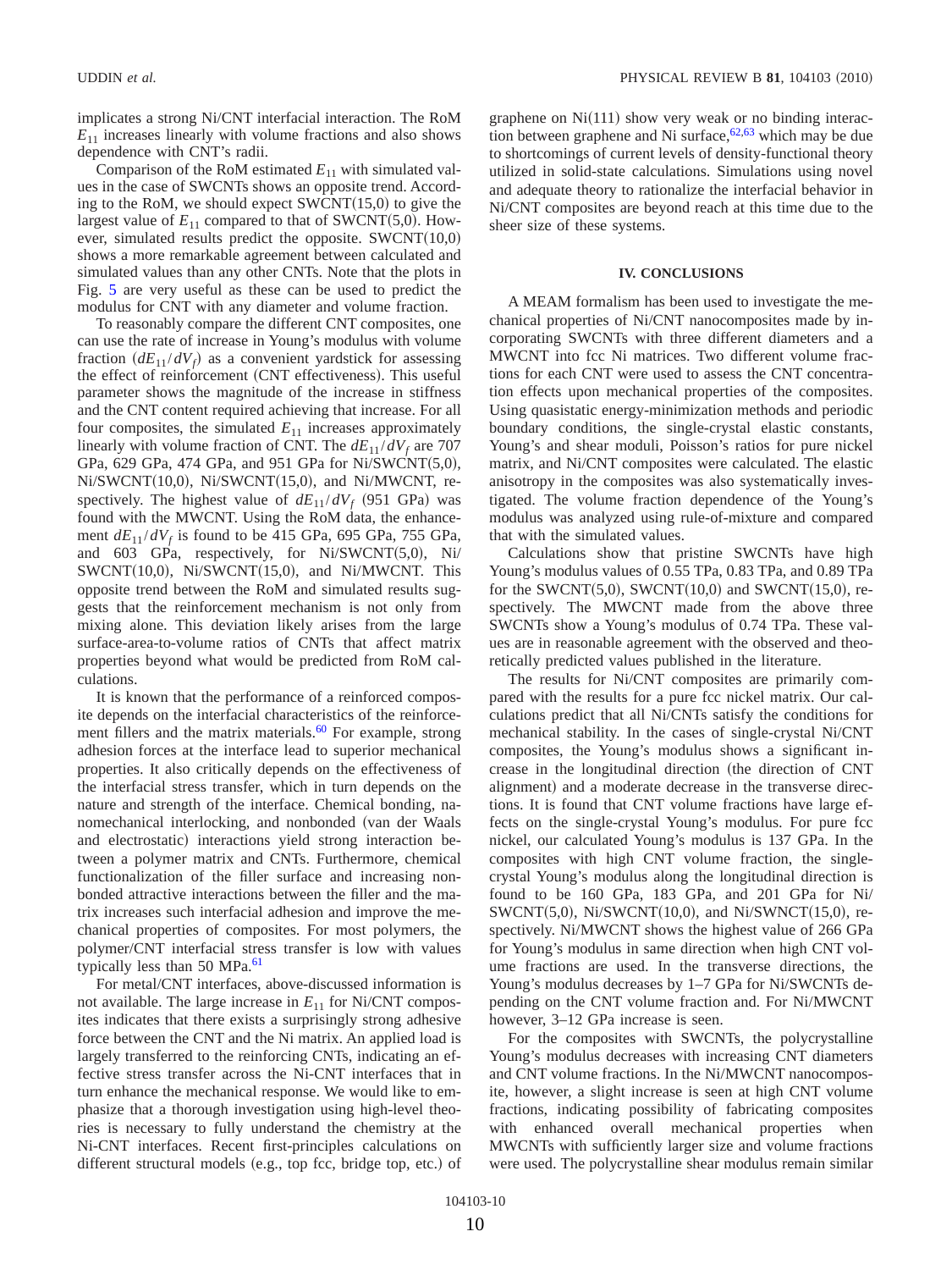to pure nickel for the composites with Ni/SWCNTs, however, slight increase is seen for Ni/MWCNT composite with higher CNT volume fractions. The result indicates that Ni/ CNT composites with embedded single-walled nanotubes with large CNT volume fraction would give slightly inferior mechanical properties than that of pure nickel. However, slightly enhanced mechanical properties may be expected when MWCNT with sufficiently large diameter and volume fractions are used.

Due to aligned CNTs, the composites show difference in the bulk modulus along different axes. The present calculations show that the bulk modulus along the longitudinal direction is much higher than the transverse directions and increases with the CNT volume fractions. The shear anisotropic factors  $(A_1, A_2, \text{ and } A_3)$  for the composites also depend on the CNT concentrations and are found to depend on the directions of CNT alignment. The bulk anisotropy  $(A_B)$  increases with increase in the CNT volume fraction and CNT diameter, indicating an increase in compressibility. The maximum value for  $A_B$  is seen for Ni/MWCNT nanocomposite. A decrease is seen in the shear anisotropy for composites with larger CNT radii and volume fractions.

The observations that  $(1)$  the Young's moduli obtained from the atomistic simulations and rule-of-mixture agree very well, (2) the reinforcement values, estimated from the rate of increase in the longitudinal Young's modulus as a function of CNT volume fraction, are remarkably high, and,  $(3)$  the Ni and C atoms at the Ni/CNT interface move in concert, in the direction of applied strain, suggest a very strong Ni/CNT interface in the Ni/CNT composites.

## **ACKNOWLEDGMENTS**

The authors gratefully acknowledge financial support from the Air Force Research Laboratory Contract No. FA8650-08-C-5226, Manager Jay Tiley). The support from the National Science Foundation for computing infrastructure (Grants No. CHE-0342824 and No. CHE-0741936) and for studying deformation in light-weight materials Grant No. CMMI-0846444), and the CASCaM for computational sources are gratefully acknowledged. We acknowledge support from UNT through the Material Modeling Research Cluster. We would also like to thank Kyeongjae Cho UT-Dallas) for providing his MEAM parameters before their publication.

- <span id="page-12-0"></span>\*Author to whom correspondence should be addressed; jamal.uddin@unt.edu
- <span id="page-12-1"></span><sup>1</sup> S. Iijima, Nature (London) **354**, 56 (1991).
- <span id="page-12-2"></span>2S. I. Cha, K. T. Kim, S. N. Arshad, C. B. Mo, and S. H. Hong, Adv. Mater. (Weinheim, Ger.) 17, 1377 (2005).
- 3T. Laha, S. Kuchibhatla, S. Seal, W. Li, and A. Agarwal, Acta Mater. **55**, 1059 (2007).
- <span id="page-12-4"></span>4S. Yamanaka, A. Kawasaki, H. Sakamoto, Y. Mekuchi, M. Kuno, and T. Tsukada, J. Jpn. Inst. Met. **70**, 630 (2006).
- <span id="page-12-5"></span>5S. R. Bakshi, J. E. Tercero, and A. Agarwal, Composites **38**, 2493 (2007).
- <span id="page-12-3"></span><sup>6</sup> Y. Han and J. Elliott, Comput. Mater. Sci. 39, 315 (2007).
- <span id="page-12-6"></span> $7$ T. Kuzumaki, K. Miyazawa, H. Ichinose, and K. Ito, J. Mater. Res. **13**, 2445 (1998).
- <span id="page-12-7"></span><sup>8</sup>D. D. L. Chung, *Carbon Fiber Composites* (Butterworth-Heinemann, Boston, 1994), Chap. 7.
- <span id="page-12-8"></span><sup>9</sup> S. P. Rawal, JOM **53**, 14 (2001).
- <span id="page-12-9"></span>10Y. Sun, J. Sun, M. Liu, and Q. Chen, Nanotechnology **18**, 505704 (2007).
- <span id="page-12-10"></span>11S. J. V. Frankland, A. Caglar, D. W. Brenner, and M. Griebel, J. Phys. Chem. B 106, 3046 (2002).
- <span id="page-12-11"></span>12R. Zhu, E. Pan, and A. K. Roy, Mater. Sci. Eng., A **447**, 51  $(2007).$
- <span id="page-12-12"></span>13A. Pineau and S. D. Antolovich, Eng. Failure Anal. **16**, 2668  $(2009).$
- <span id="page-12-13"></span><sup>14</sup> *Superalloys II-High Temperature Materials Aerospace and In*dustrial Power, edited by C. T. Sims and W. C. Hagel (Wiley, New York, USA, 1987).
- <span id="page-12-14"></span><sup>15</sup>M. S. Daw and M. I. Baskes, Phys. Rev. Lett. **50**, 1285 (1983).
- <span id="page-12-15"></span><sup>16</sup>M. S. Daw and M. I. Baskes, Phys. Rev. B **29**, 6443 (1984).
- <span id="page-12-16"></span><sup>17</sup> M. I. Baskes, Phys. Rev. B **46**, 2727 (1992).
- <span id="page-12-17"></span><sup>18</sup> J. H. Rose, J. R. Smith, F. Guinea, and J. Ferrante, Phys. Rev. B

29, 2963 (1984).

- <span id="page-12-18"></span>19B.-J. Lee, M. I. Baskes, H. Kim, and Y. K. Cho, Phys. Rev. B 64, 184102 (2001).
- <span id="page-12-19"></span><sup>20</sup> B.-J. Lee and M. I. Baskes, Phys. Rev. B **62**, 8564 (2000).
- <span id="page-12-20"></span>21B.-J. Lee, J.-H. Shim, and M. I. Baskes, Phys. Rev. B **68**, 144112 (2003).
- <span id="page-12-21"></span>22W. Xiao, M. I. Baskes, and K. J. Cho, Surf. Sci. **603**, 1985  $(2009).$
- <span id="page-12-22"></span><sup>23</sup> J. Cai, C. Y. Wang, T. Yu, and S. Yu, Phys. Scr. **79**, 025702  $(2009).$
- <span id="page-12-23"></span><sup>24</sup> J. P. Lu, Phys. Rev. Lett. **79**, 1297 (1997).
- <span id="page-12-24"></span><sup>25</sup> J. Cai, R. F. Bie, X. M. Tan, and C. Lu, Physica B **344**, 99  $(2004).$
- <span id="page-12-25"></span>26P. Ravindran, L. Fast, P. A. Korzhavyi, B. Johansson, J. Wills, and O. Eriksson, J. Appl. Phys. 84, 4891 (1998).
- <span id="page-12-30"></span>27P. M. Agrawal, B. S. Sudalayandi, L. M. Raff, and R. Komanduri, Comput. Mater. Sci. 38, 271 (2006).
- <span id="page-12-26"></span> $^{28}$ M.-F. Yu, O. Lourie, M. J. Dyer, K. Moloni, T. F. Kelly, and R. S. Ruoff, Science 287, 637 (2000).
- <span id="page-12-31"></span>29B. I. Yakobson, C. J. Brabec, and J. Bernholc, Phys. Rev. Lett. 76, 2511 (1996).
- <span id="page-12-27"></span>30F. Li, H. M. Cheng, S. Bai, G. Su, and M. S. Dresselhaus, Appl. Phys. Lett. 77, 3161 (2000).
- <span id="page-12-28"></span>31B. G. Demczyk, Y. M. Wang, J. Cumings, M. Hetman, W. Han, A. Zettle, and R. O. Ritchie, Mater. Sci. Eng., A **334**, 173  $(2002).$
- <span id="page-12-32"></span>32T. C. Chang and H. J. Gao, J. Mech. Phys. Solids **51**, 1059  $(2003).$
- <span id="page-12-29"></span><sup>33</sup> J.-P. Salvetat, G. A. D. Briggs, J.-M. Bonard, R. R. Bacsa, A. J. Kulik, T. Stöckli, N. A. Burnham, and L. Forró, Phys. Rev. Lett. 82, 944 (1999).
- <span id="page-12-33"></span><sup>34</sup> Y. Jin and F. G. Yuan, Compos. Sci. Technol. **63**, 1507 (2003).